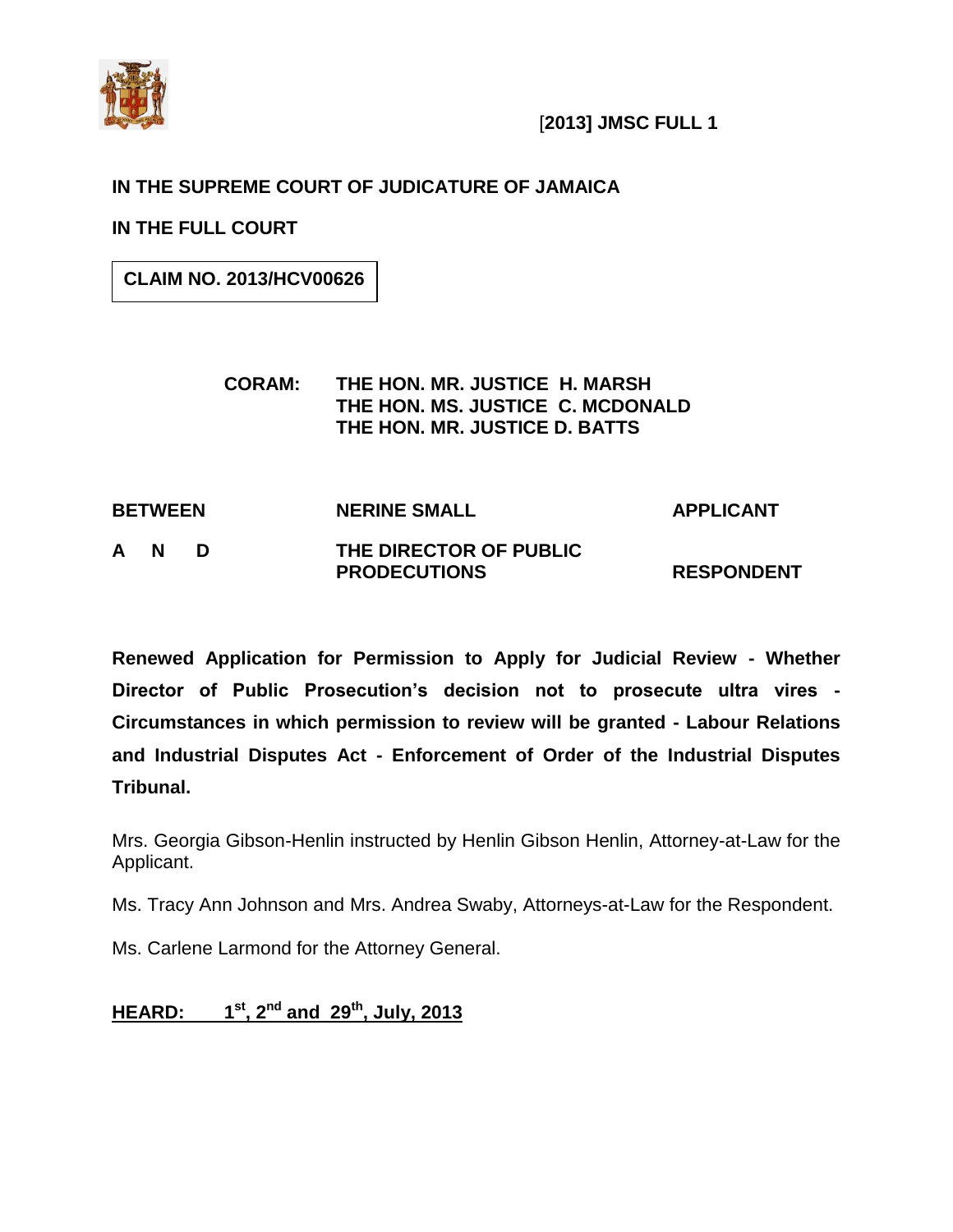#### **MARSH, J.**

I have read the judgment and reasons in draft of Batts, J. and save to say that I concur, have nothing to add.

#### **MCDONALD, J.**

I also have been afforded the opportunity to read the judgment in draft of Batts, J. I agree with his reasons and conclusion.

#### **BATTS, J.**

[1] The Applicant, Nerine Small had her application for permission to apply for Judicial Review refused by the Honourable Mr. Justice Donald McIntosh a Judge of the Supreme Court. She has renewed that application before the Full Court of the Supreme Court pursuant to Order 56.5 (1) of the Civil Procedure Rules.

[2] The renewed application is supported by three affidavits of Nerine Small dated  $5<sup>th</sup>$  February, 2013, 3<sup>rd</sup> June, 2013 and 8<sup>th</sup> February, 2013. The Respondent has filed and relies on two affidavits of Andrea Swaby sworn to on the 11<sup>th</sup> February, 2013 and 1<sup>st</sup> July, 2013. The material facts and circumstances of the application are not in dispute and may be shortly stated.

[3] The applicant was employed to Caribbean Airlines Ltd., as Vice-President Legal Affairs and Corporate Secretary. Her employment was terminated and she alleged the termination was wrongful. The applicant"s complaint was eventually heard by the Industrial Dispute Tribunal which after a hearing made an award in her favour. The award is dated the  $31<sup>st</sup>$  July, 2012 and concludes with the following words:

> **"Caribbean Airline Limited, having conceded its case by its expressed inability to adduce evidence to justify its decision to dismiss the worker have left the Tribunal with the simple task of determining what is a**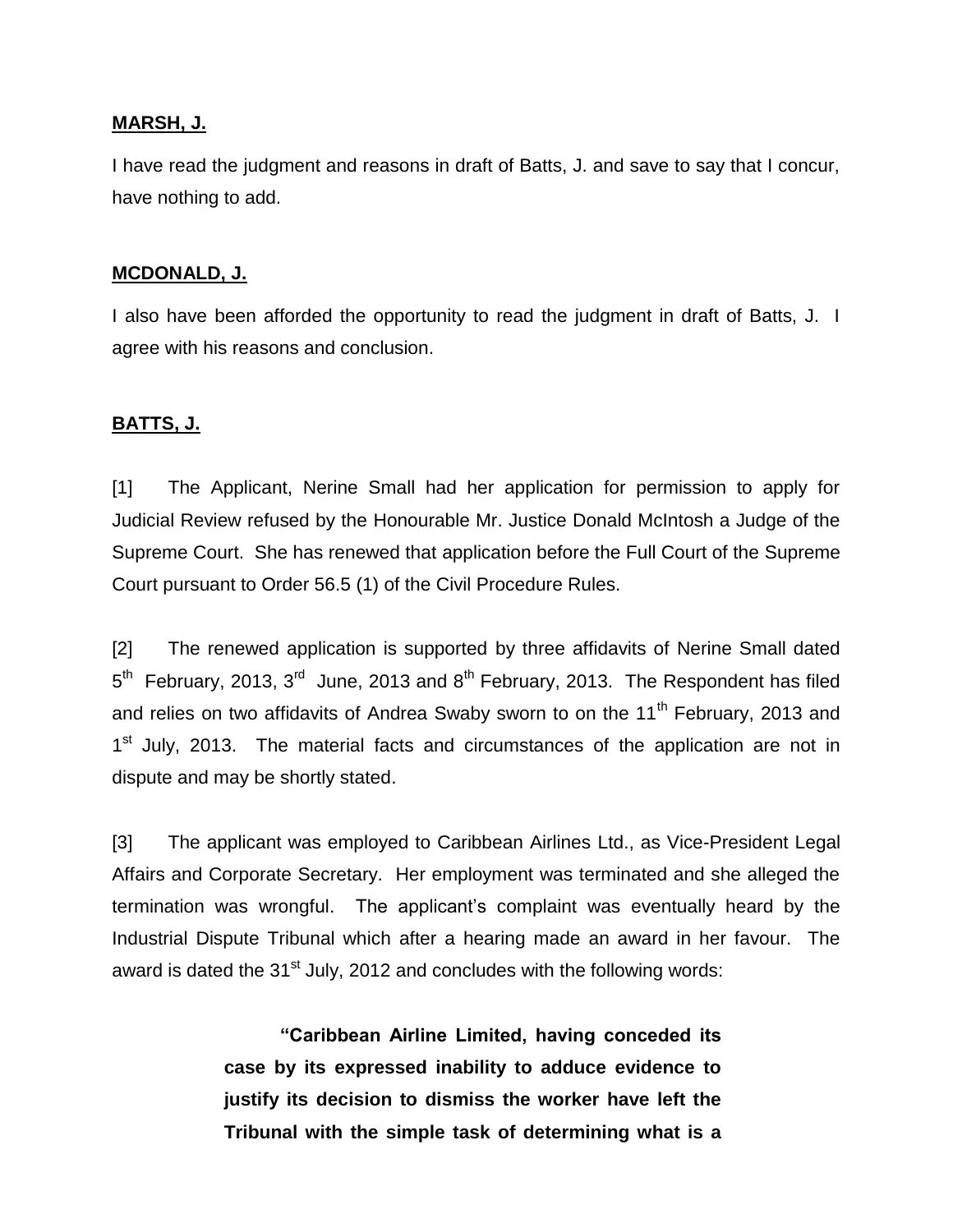**just fair and reasonable Award taking into consideration all the relevant facts in this matter.**

**In doing this Tribunal is guided by the judgment of the Lords of the Judicial Committee of the Privy Council Appeal No. 69 of 2003 in Jamaica Flour Mills v. Industrial Disputes Tribunal and National Workers Union, where Lord Scotty (sic) Foscote at paragraph 24 made the following pronouncement on the matter of reinstatement:**

> **".......their Lordships would observe, however that the concept of reinstatement has some flexibility about it. Reinstatement does not necessarily require that the employee be placed at the same desk or machine or be given the same work in all respects as he or she had been given prior to the unjustifiable dismissal. If, moreover, in a particular case, there really is no suitable job into which the employee can be re-instated, the employer can immediately embark upon the process of dismissing the employee on the ground of redundancy, this time properly fulfilling his obligations of communication and consultation under the code……"**

**Accordingly, as a result of the unjustified dismissal of Nerine Small, the Tribunal awards as follows:**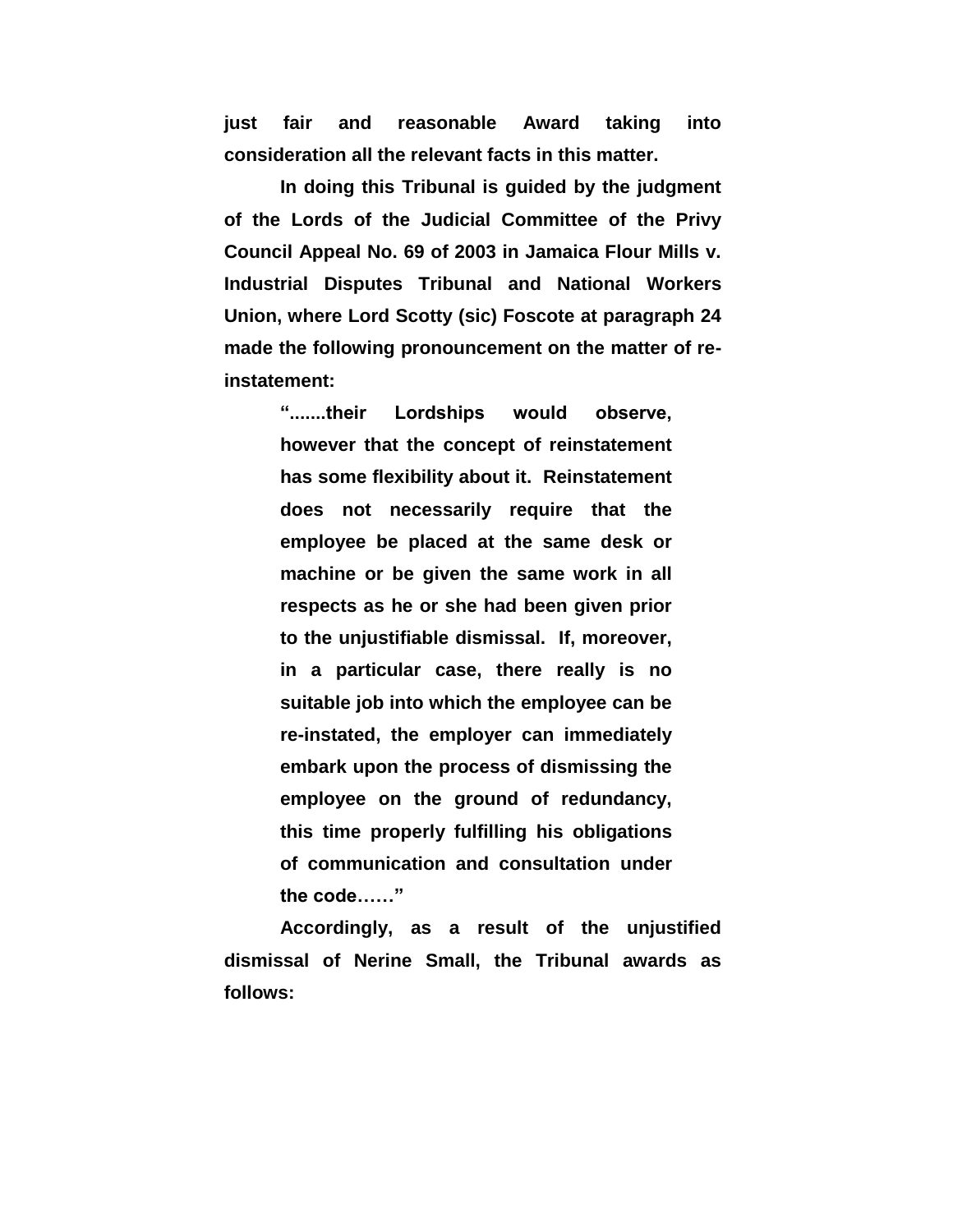#### **THE AWARD**

**That Miss Nerine Small be reinstated in her job effective July 1, 2011 with the payment of full normal wages."**

[4] Miss Small"s Attorneys thereafter wrote to the airline"s attorneys requesting implementation of the award. The airline"s attorneys wrote back indicating that they would not be appealing the Industrial Disputes Tribunal's award and intended to 'fully' comply. They advised in that letter, which is dated  $13<sup>th</sup>$  August, 2012 that:

> **"CAL intends to make the post of Vice President Legal Services redundant and this will take effect later this week. Accordingly, Miss Small will receive her full salary, for the month of August 2012 together with pay in lieu of notice in respect of the redundancy exercise on or before Friday 17th August, 2012."**

The letter dated 13<sup>th</sup> August, 2012 was signed by Anna Gracie of the firm Rattray Patterson Rattray which represented Caribbean Airlines Limited.

[5] Two letters dated the  $15<sup>th</sup>$  August, 2012 addressed to Miss Nerine Small were sent to the office of her attorneys. These letters were signed by Miss Charmaine Heslop-DaCosta, Vice President Human Resources of Caribbean Airlines. The letters read as follows:

**"August 15, 2012**

**Ms. Nerine Small 6 Fort George Road Stony Hill St. Andrew JAMAICA**

**Dear Ms. Small**

**In accordance with the decision of the Industrial disputes Tribunal on July 31, 2012 for the reinstatement of your employment to Caribbean Airlines Limited, we**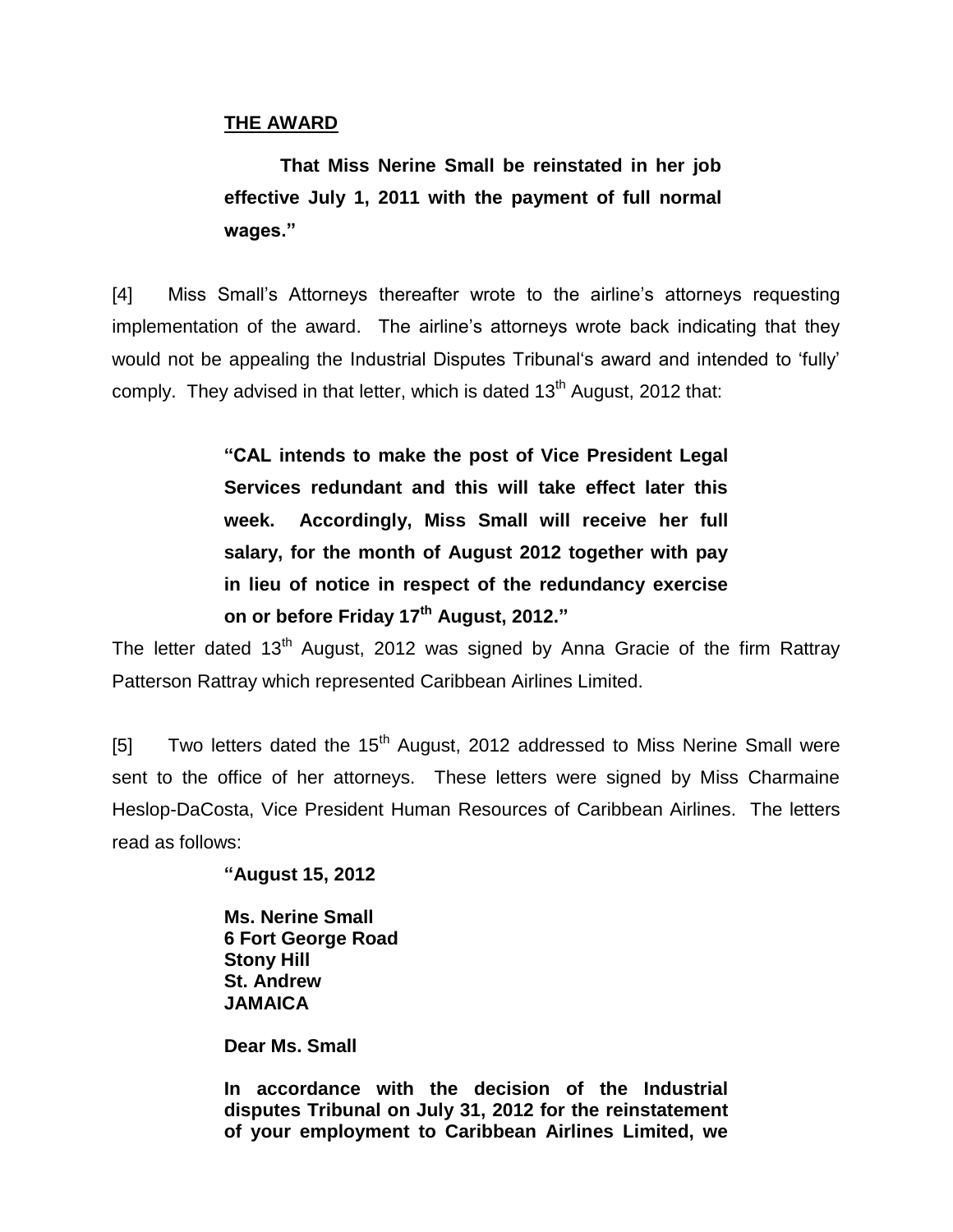**have requested of the Norman Manley International Airport ("NMIA") to issue you with a permanent Restricted Access Pass (RAP) which will be processed according to NMIA"s security screening procedures. In the interim, arrangements have been put in place for NMIA to issue you with a Temporary/Visitor"s Pass to facilitate access to the Hangar offices.**

**On NMIA"s issuance of the Temporary/Visitor"s Pass, you will be accompanied by a company representative to your offices as contained in the NMIA security procedures. When exiting the compound, you will be required to surrender the Temporary/Visitor"s Pass to the security personnel on duty.**

**Yours truly CARIBBEAN AIRLINES LIMITED**

**Charmaine Heslop-DaCosta (Mrs.) Vice President, Human Resources**

**August 15, 2012**

**Ms. Nerine Small 6 Fort George Road Stony Hill St. Andrew JAMAICA**

**Dear Ms. Small:**

**We write to advise that Caribbean Airlines (CAL) has reorganized the manner in which it delivers legal services within its organization. One effect of that reorganization is that it has outsourced many of the functions previously carried out by the Vice President Legal and Corporate Secretary. Additionally, it has created the post of General Counsel.**

**As a result of the foregoing your position as Vice President and Corporate Secretary will be declared redundant and your employment terminated with effect from August 15, 2012.**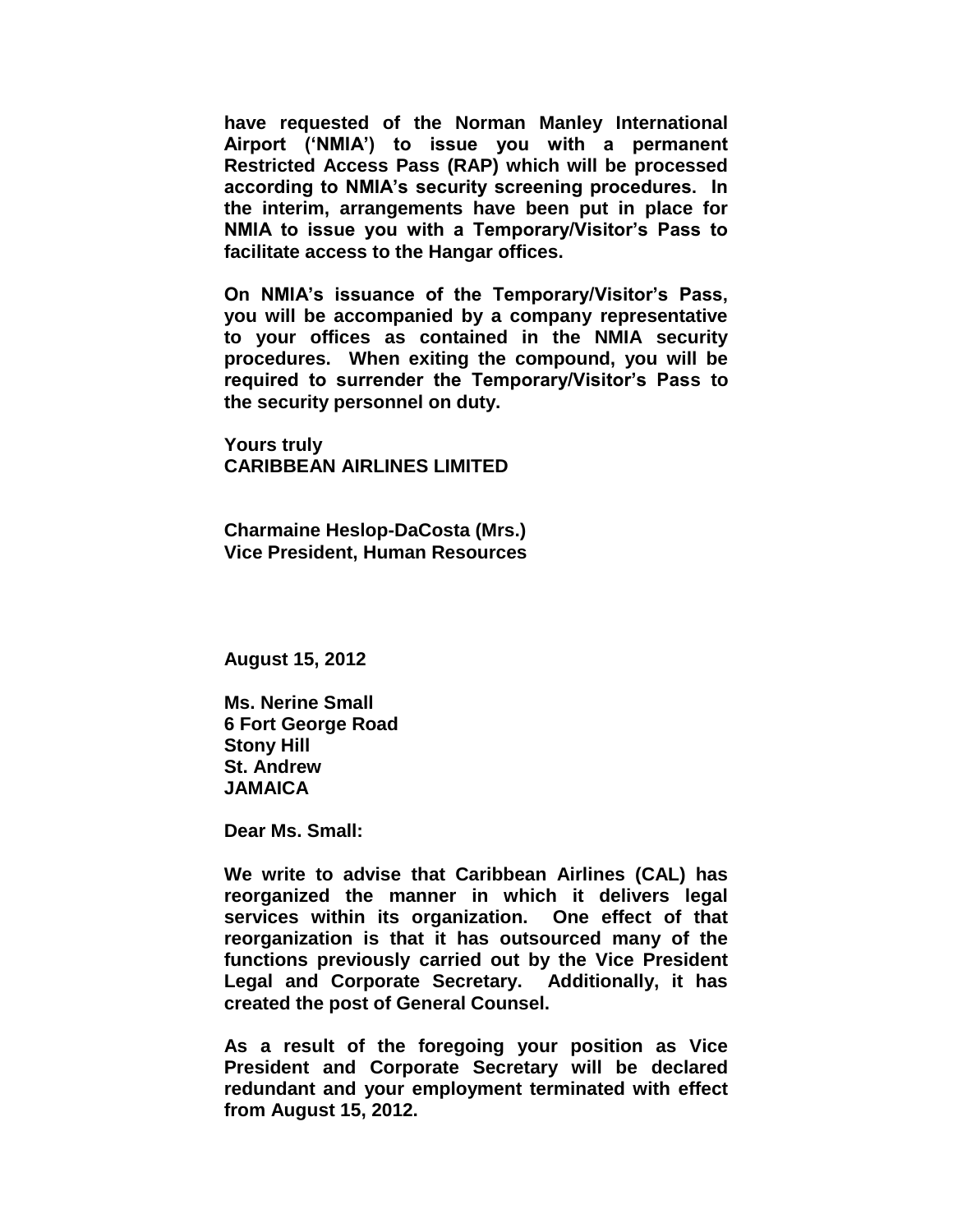**You will be paid up to August 15, 2012 when your employment will be terminated. You will also be paid in lieu of your notice entitlement as well as for any outstanding vacation leave due to you. Your employment commenced in October 2010. Accordingly, you are not entitled to redundancy within the provisions of the Employment (Termination and Redundancy Payments) Act.**

**However, upon receipt of these payments you will not be required to report for duty over the period August 1, 2012 to August 15, 2012 when you are paid and when your termination takes effect, unless you are specifically required to do so.**

**Please see hereunder a detail of the compensation to which you are entitled in respect of this termination:**

|                                               | JAD          | USD        |
|-----------------------------------------------|--------------|------------|
| Total Net Salary for July 1, 2011 to July 31, | 1,319,959.37 | 110,357,98 |
| 2012                                          |              |            |
|                                               |              |            |
| Total net payments inclusive of the           |              |            |
| following:                                    | 378,472.58   | 37,148.58  |
| Salary for August 1, 2012 to August 15, 2012  |              |            |
| Vacation for 20 days                          |              |            |
| Payment in lieu of notice for 3 months        |              |            |

**You will observe that normal wages, notice pay and pay for untaken earned vacation leave are subject to normal statutory and other payroll deductions. (See statement attached and four cheques enclosed).**

**You are required to return all company property, including, if applicable, but not limited to, files, identification cards.**

**We take this opportunity to thank you for your service to the Company and wish for you success in your future endeavours.**

**Yours truly, CARIBBEAN AIRLINES LIMITED**

**Charmaine Heslop-DaCosta (Mrs.) Vice President, Human Resources**

*Enclosures:"*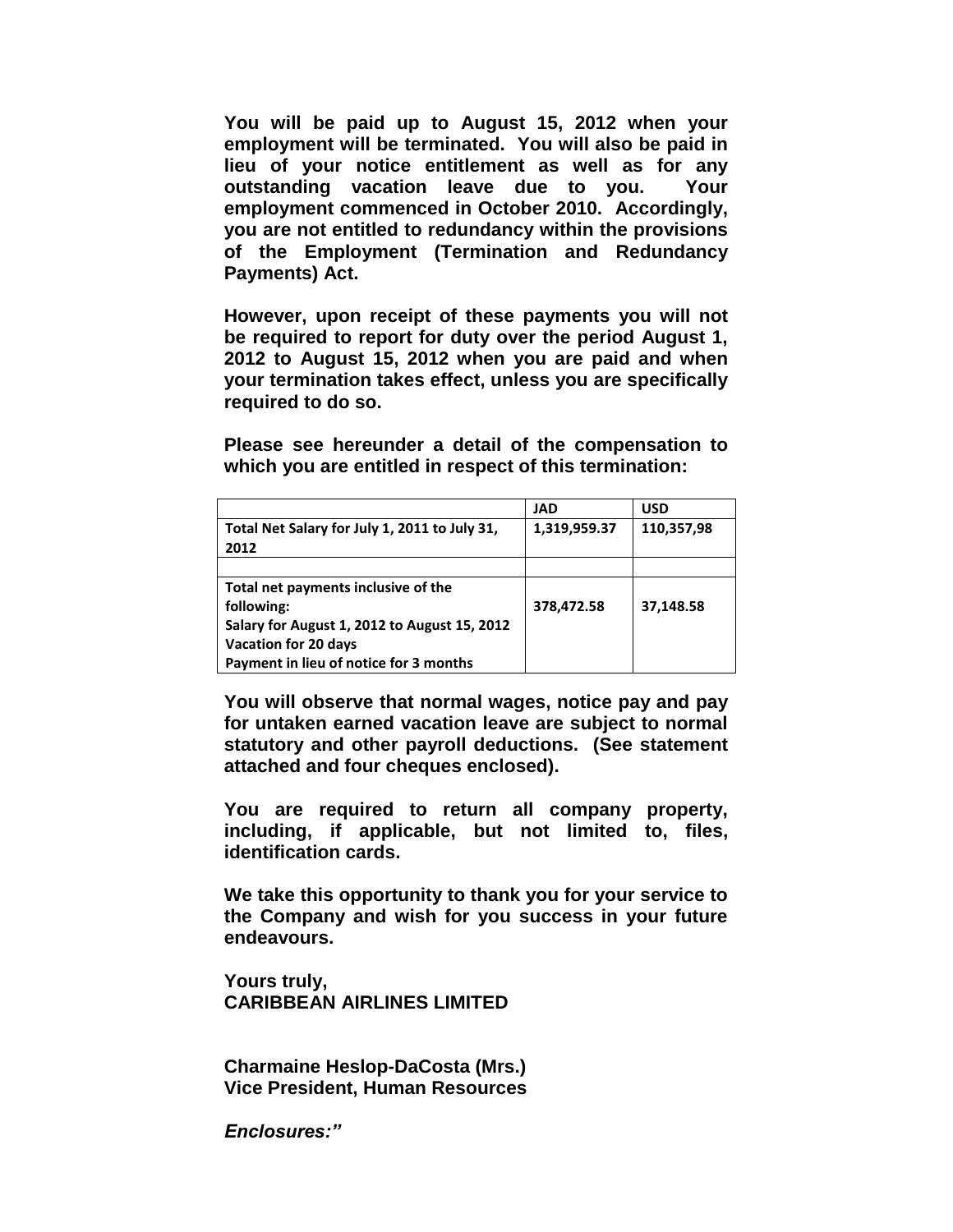[6] The applicant was not able to resume her position, sit at a desk or even return to the offices of Caribbean Airlines Ltd. In effect it appears she was reinstated and made redundant simultaneously. Her attorneys by letter dated  $26<sup>th</sup>$  September, 2012 protested what they allege was the failure of Caribbean Airlines Ltd. to implement the order of the Industrial Disputes Tribunal. After an exchange of letters in which Caribbean Airline"s attorneys mentioned they had "reinstated and then terminated her employment by way of redundancy," the applicant laid an information Number 26007/2012 before the Corporate Area Resident Magistrate's Court on the  $16<sup>th</sup>$  October 2012. Caribbean Airlines Ltd. was charged with breach of an order of the Industrial Disputes Tribunal pursuant to Section 12(9) (a) of the Labour Relations and Industrial Disputes Act.

[7] By letter dated the  $9<sup>th</sup>$  October, 2012 Caribbean Airlines Ltd. through its attorneys wrote to the Minister of Labour and Social Security seeking the Minister"s:

### **"Intervention to ensure that this matter may be resolved."**

That letter in its second paragraph defined the "matter" to be resolved in the following way:

**"A dispute exists between our client and Miss Nerine Small arising from an Award of the Industrial Disputes Tribunal handed down on 31st July, 2012 and a decision taken by our client contained in letter dated 15th August, 2012 to make the position of Vice President, Legal Affairs and Corporate Secretary redundant."**

[8] Having received no response or acknowledgement the attorneys for Caribbean Airlines Ltd. wrote another letter to the Minister dated  $14<sup>th</sup>$  December, 2012 by way of follow up. Neither of these letters were copied to the applicant or her attorneys.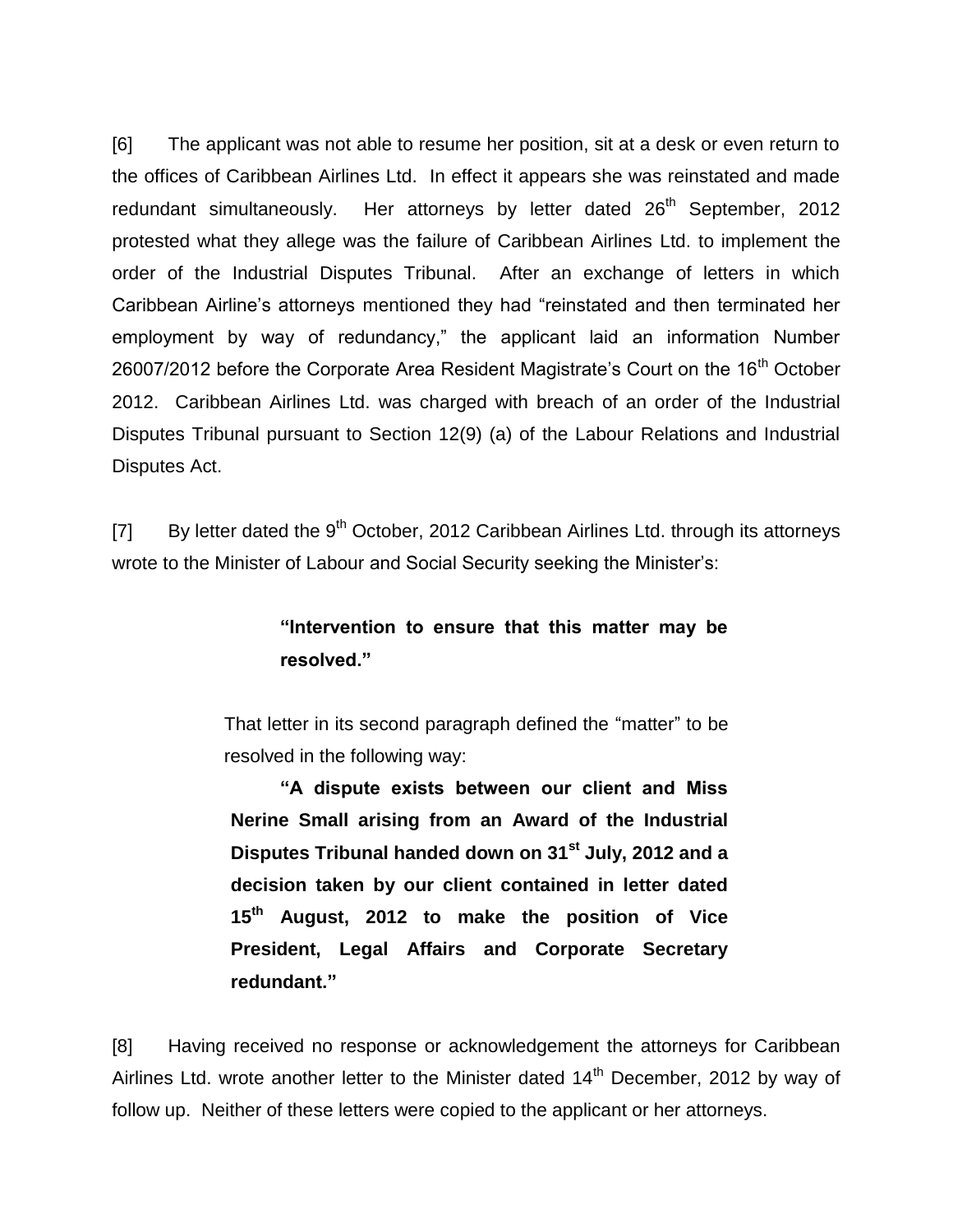[9] On the  $9<sup>th</sup>$  January, 2013 the Ministry of Labour and Social Security wrote the following to the applicant's attorney:

> **"This Ministry has been informed by the Attorneys representing Caribbean Airlines Limited that a dispute exists between your client Miss Nerine Small and the Airline arising from an Award of the Industrial Disputes Tribunal made on July 31, 2012, and the subsequent decision of the Airline to make the position of Vice-President Legal Affairs and Corporate Secretary redundant.**

> **Your comments on the matter would be greatly appreciated as well as tentative dates and times convenient to you to attend a meeting at this Ministry in an effort to resolve this issue."**

[10] The applicant's attorneys responded the following day. That letter concluded with the following paragraph:

> **"In the circumstances the only dispute that our client now has with Caribbean Airlines is its failure to comply with the order of the Industrial Disputes Tribunal. This is being adjudicated on in the Resident Magistrate"s Court. It will shortly be sued on in the civil courts for the unpaid wages consequent thereon.**

> **For these reasons we are unable to advise our client to participate in any further proceedings at the Ministry since the proceedings have moved on since having been first reported to the Minister on the 16th day of September, 2011. Caribbean Airlines needs to comply with the order of the Industrial Disputes Tribunal.**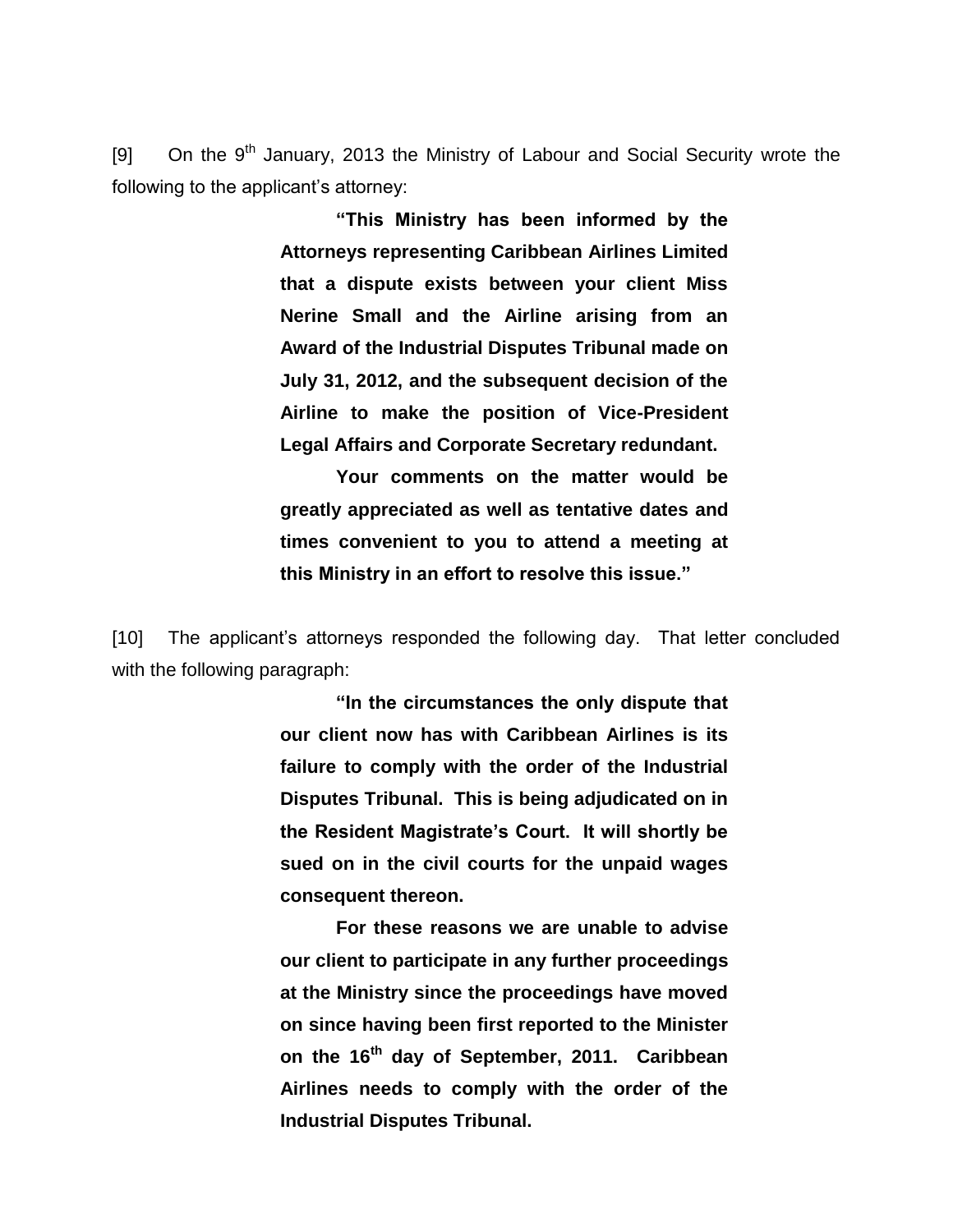#### **Please be advised accordingly."**

[11] By letter dated the  $4<sup>th</sup>$  January, 2013 Mr. Walter Scott, Q.C., writing on behalf of Caribbean Airlines Ltd. penned a letter to the Director of Public Prosecutions. That letter invited the learned director to exercise her powers under Section 94(3) of the Constitution and to discontinue what the writer described as:

> **"this present charade of a private prosecution, which in essence amounts to an abuse of the process of the Criminal Courts."**

That letter it should also be noted was not copied to the applicant or her legal representatives.

[12] The learned Director of Public Prosecutions thereafter wrote the first of two letters of decision about which the applicant complains. The first letter is dated the  $30<sup>th</sup>$ January, 2013 and is addressed to the applicant"s legal representative and reads as follows:

**"January 30, 2013**

**Mrs. Georgia Gibson-Henlin Attorneys-at-Law Henlin Gibson Henlin Suites 3 & 4 24 Cargill Avenue Kingston 10**

**Dear Madame,**

**Re: Regina v. Caribbean Airlines Limited Information No. 26007/2012\_\_\_\_\_\_\_\_\_\_\_\_\_\_\_\_\_\_\_\_\_\_\_\_\_\_\_\_\_\_\_\_\_\_\_\_\_\_\_**

**We refer to the matter at caption, and letter dated 04 January 2013, a copy of which is attached for your perusal. Attorneys for Caribbean Airlines asked the Office of the Director of Public Prosecutions to review the matter at caption and to exercise our powers under section 94(3) of the Constitution in discontinuing the private prosecution brought by your client Ms. Nerine Small.**

**It is apparent that there is a dispute which has arisen concerning the award of the Industrial Disputes Tribunal**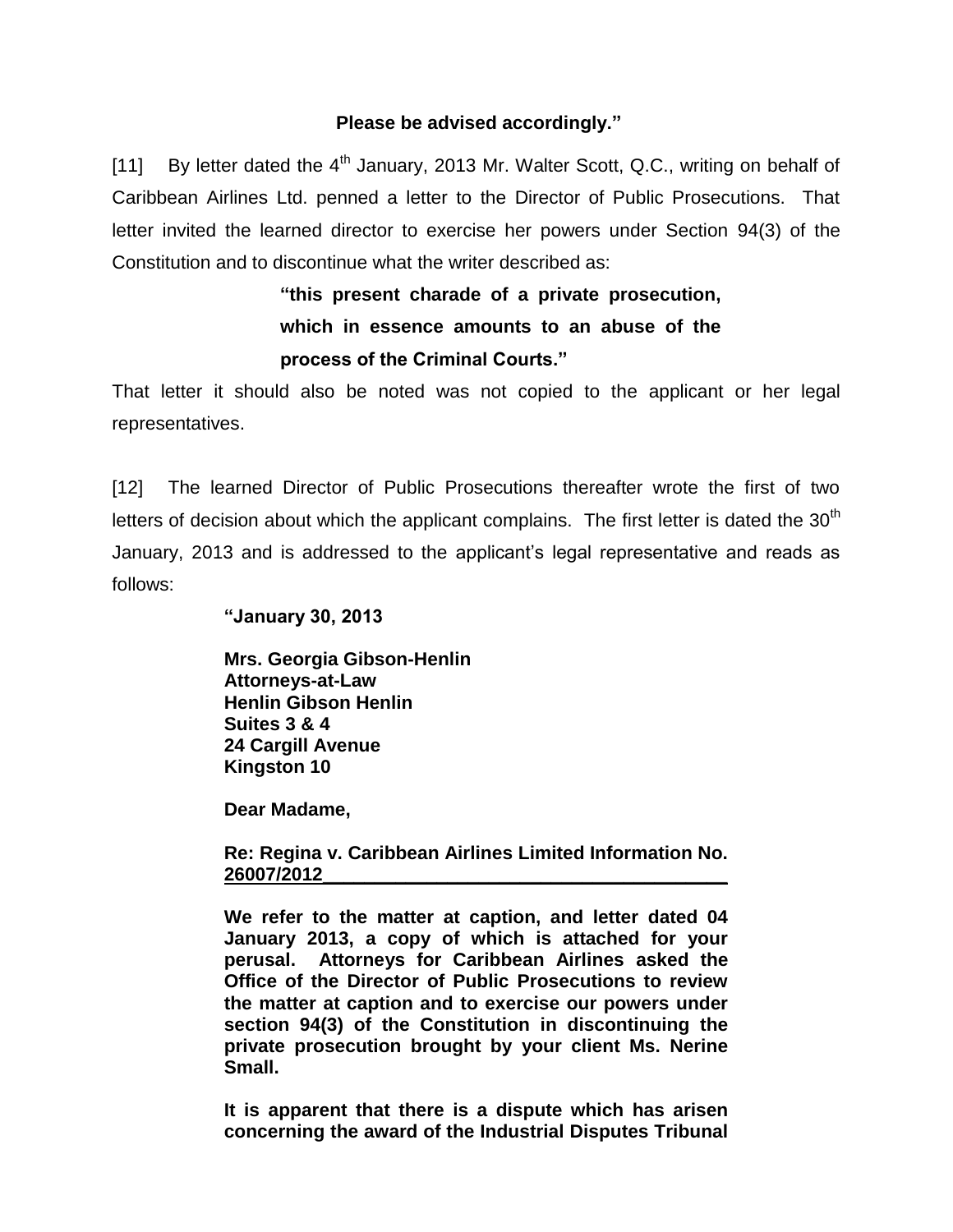**handed down on 31 July 2012. We have noted that the Attorneys acting for Caribbean Airlines Limited wrote to the Honourable Mr. Derrick Kellier, MP, Minister of Labour and Social Security on the 09 October 2012 and also on the 14 December 2012 seeking his immediate intervention to ensure that the dispute arising from the award of the Industrial Disputes Tribunal is resolved quickly.**

**We have attached the relevant letters for ease of reference.**

**We have considered the effect of these letters in light of the private prosecution commenced by Ms. Small and are guided by section 12(10) of the Labour Relations and Industrial Disputes Act which reads,**

*'If any question arises as to the interpretation of any award of the tribunal the Minister or any employer or Trade Union, or worker to whom the award relates may apply to the Chairman of the Tribunal for a decision on such question, and the division of the tribunal by which such award was made shall decide the matter and give its decision to the Minister and to the employer and trade union to whom the award relates, and to the worker (if any) who applied for the decision to be made. Any person who applies for a decision to be made under this subsection and any employer or trade union to whom the award in respect of which the application made relates shall be entitled to be heard by the tribunal before its decision is given."*

**We are also guided by the reasoning of the Privy Council in the matter of Jamaica Flour Mills Limited vs. The Industrial Disputes Tribunal and Anor. (2005) UKPC 16, 69 of 2003, and in particular the judgement of Lord Scott where he states at paragraph 24:**

*'Their Lordships would observe, however, that the concept of reinstatement has some flexibility about it. Reinstatement does not necessarily require that the employee be placed at the same desk or machine or be given the same work in all respects as he or she had been given prior to the unjustifiable dismissal. If, moreover, in a particular case, there really is no suitable job into which the employee can be reinstated, the employer can immediately embark upon the process of dismissing the employee on the ground of redundancy,*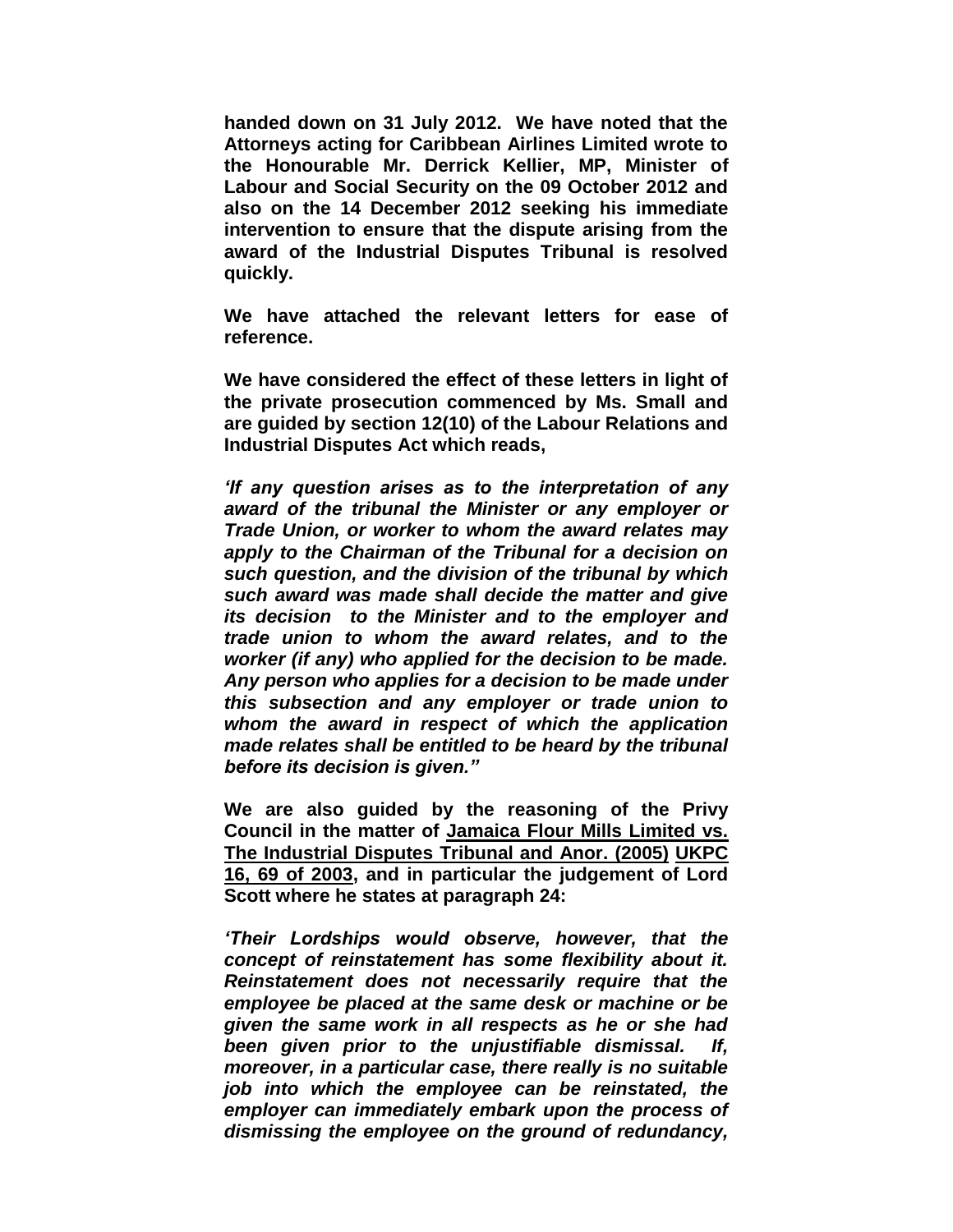*this time properly fulfilling his obligations of communication and consultation under the Code……'*

**The matter having been referred to the Tribunal prior to the instigation of private criminal proceedings, we believe it is a better course that the matter be ventilated before the Tribunal and or the Minister before criminal proceedings are contemplated. The private prosecution appears to be somewhat premature considering that Caribbean Airlines has actively sought the intervention of the Minister of Labour. In light of this, it is my view that the private prosecution could be deemed an abuse of the process of the criminal courts.**

**Consequently, a Nolle prosequi will be entered in this matter, conditional on the determination of proceedings under the Labour Relations and Industrial Disputes Act.**

**We are aware that the matter is to be mentioned on the 07 February 2013. The Conditional Nolle Prosequi will be entered on that date. Depending on what occurs after the matter is ventilated in that forum, the issue of commencement of criminal proceedings may be revisited.**

**Please accept my best wishes for 2013.**

**Yours faithfully,**

#### **PAULA V. LLEWELLYN, Q.C., THE DIRECTOR OF PUBLIC PROSECUTIONS**

#### **cc. Mr. Walter Scott Q.C., Attorney-at-Law."**

[13] The applicant's attorneys responded to the letter dated  $30<sup>th</sup>$  January, 2013. That letter set forth the applicants side of the story and stated in the  $(2^{nd}$  and  $3^{rd}$  paragraphs):

> **"We observe that your decisions must be based on matters that you have considered. We are sure you will agree that such considerations must be reasonable and subject to due process and fairness. Your decision was arrived at without reference to Miss Small or her**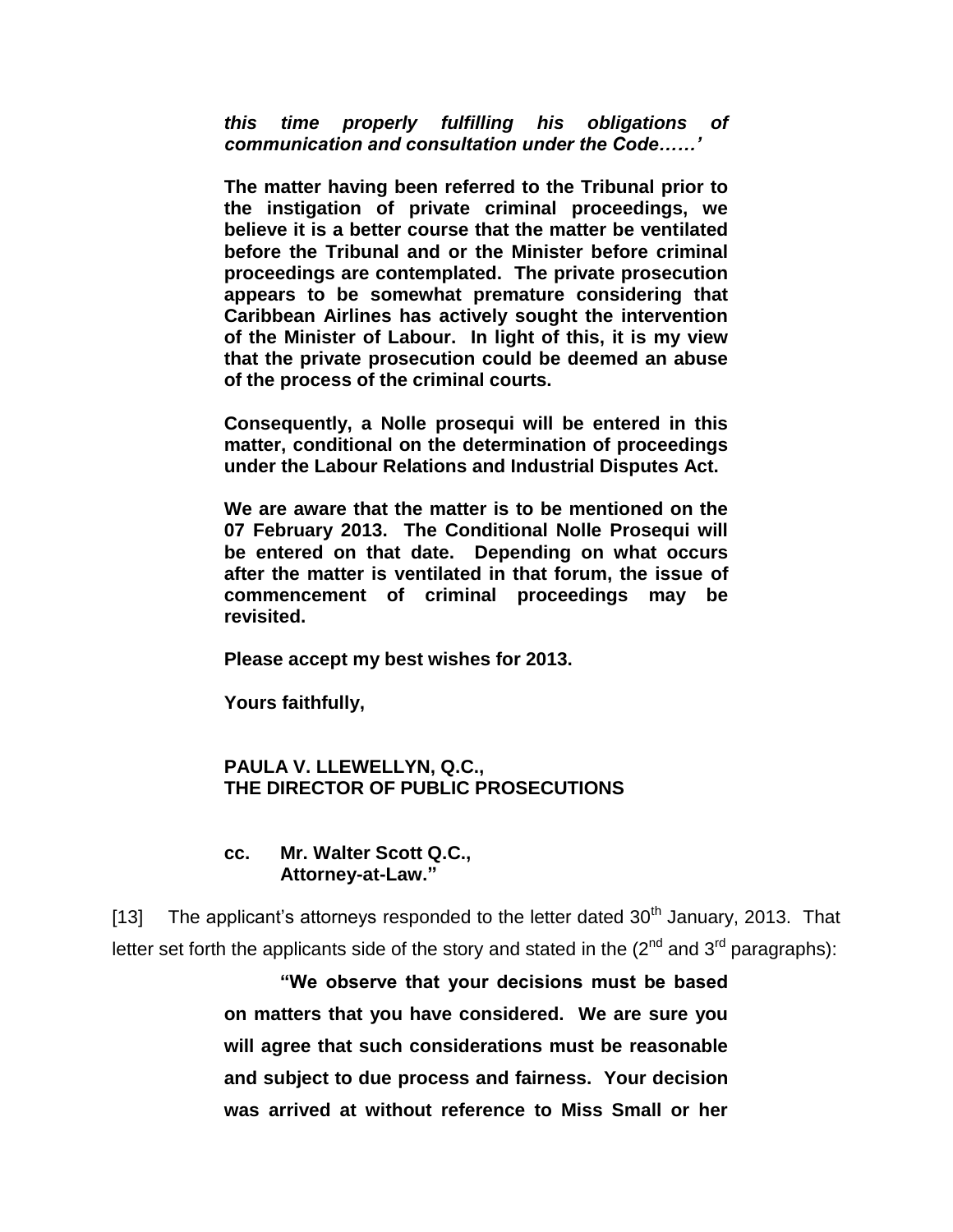**legal representatives. In the circumstances our instructions are to apply for judicial review of your decision.**

**Our client"s concern is that an attempt is being made to have one agency of government thwart compliance with the decision of another agency of government authorized by law. We know that you judiciously guard the independence of your office. We consider that what has occurred here is more likely to be viewed as an abuse of process than our client"s adherence to the procedure laid down in the Labour Relations and Industrial Disputes Act (the Act) to protect her legitimate interests."**

[14] The appeal left the learned Director of Public Prosecutions unmoved. Her response came by letter dated  $1<sup>st</sup>$  February, 2013, the second decision in issue. That letter read,

**"February 1, 2013**

**Mrs. Georgia Gibson-Henlin Henlin Gibson Henlin Attorneys-at-Law Suite 3 & 4 24 Cargill Avenue Kingston 10**

**Dear Mrs. Gibson-Henlin,**

**Re: Nerine Small vs. Caribbean Airlines Limited - Information No. 26007/2012\_\_\_\_\_\_\_\_\_\_\_\_\_\_\_\_\_\_\_\_\_\_\_\_\_**

**I am in receipt of yours of the 31st ultimo. It is observed that the issue joined between both parties concerning the re-instatement of Ms. Nerine Small is unresolved and both parties have indeed written to the Honourable Minister of Labour following the award of the Industrial Disputes Tribunal.**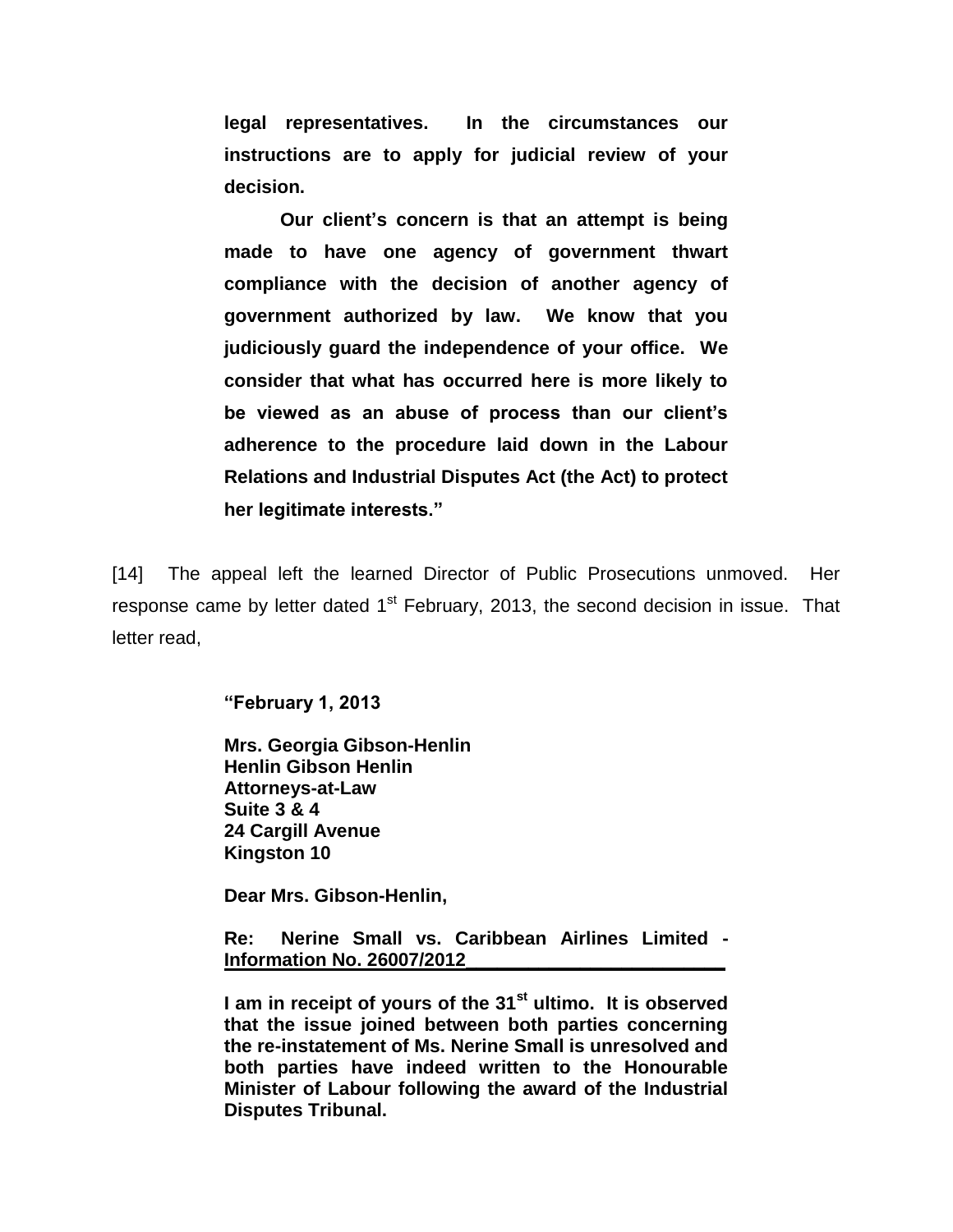**I trust that the documents you have attached to your letter to us consists of the extent of the material you wish the Office of the Director of Public Prosecutions (ODPP) to consider before making a final decision in this matter at this time.**

**Having considered the several attachments to your letter, there is no document which satisfies me that the Minister of Labour has responded to your letter of the 10th January, 2013. Secondly there is no document which was attached by Counsel representing Caribbean Airlines which satisfied us that the Honourable Minister of Labour had responded to Queens Counsel Mr. Walter Scott"s letters dated the 09 October 2012 and the 14th December 2012.**

**Reference is made in your letter dated 10th January 2013 of your receipt of a letter dated 09 January 2013 from the said Minister of Labour. It appears that yours of the 10th January was in response to such letter. Perhaps it was due to an oversight on your part that the letter dated 09 January 2013 from the Honourable Minister was not attached along with your several enclosures. I would respectfully ask that this letter be disclosed as it may further assist us in making a final determination at this time.**

**Moreover, this letter ought to be disclosed to the defense as the prosecution is duty bound to disclose all material which is relevant to the facts in issue.**

**I have the highest regard for your intellectual prowess which is why I know that you will forward same to my office at the earliest opportunity. You understand that I would wish to make a final determination in fairness to both parties.**

**You have stated in email dated October 18, 2012 to a Mr. Smith and I quote, "the Ministry has no further role in this matter" and that you are moving to enforce the order under section 12 (9) of the Labour Relations and Industrial Disputes Act. It is unfortunate that you have not considered section 12 (10) of the Act in question which enables Caribbean Airlines to seek the intervention of the Tribunal to assist where questions have arisen concerning the interpretation of its award.**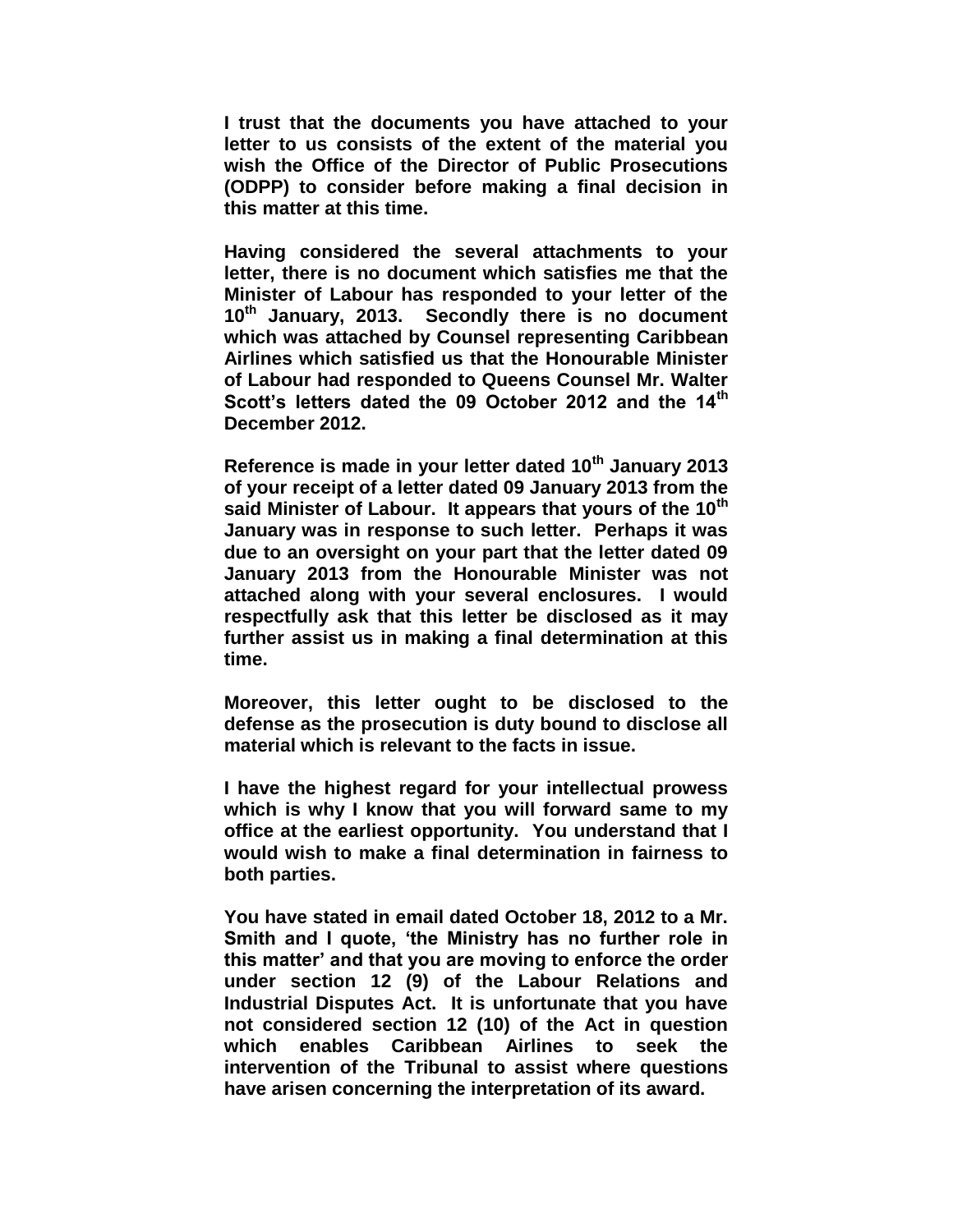**I consider that Mr. Scott"s letters to the Honourable Minister of Labour dated the 09th October 2012 and the 14th December 2012 constitute an act of seeking the further intervention of the Minister and by extension, the Tribunal in the matter. It would seem to me that if Mr. Scott Q.C., has sought the intervention of the Industrial Disputes Tribunal, to prosecute before their intervention has been made, is premature and could be considered by the Court to be an abuse of it s process.**

**One can only infer that it is for this very reason that Caribbean Airlines Limited has sought to move the DPP to utilize my powers under section 93 of the Constitution to discontinue the prosecution at this time. If this issue is raised and the Court enquires, this could be deemed an abuse of the process of the Court.**

#### **THE ISSUE**

**Should this matter proceed to trial the following issue will arise;**

**1. Whether the Caribbean airlines failed to comply with the award of the Tribunal?**

**On 15 August 2012, Caribbean Airlines wrote to your client, advising that Ms. Nerine Small"s post will be declared redundant. The tribunal itself in coming to their determination of an appropriate award for Ms. Small averted (sic) to the Privy Council decision of**  *Jamaica Flour Mills Limited vs. the Industrial Disputes Tribunal and Anor (2005) UKPC 16, 69 of 2003* **and the Judgment of Lord Scott. We cited the relevant portion in our letter to you. The reasoning of His Lordship is unambiguous. Reinstatement does not REQUIRE that the employee is placed at the same desk or machine or be given the same work. It reads, "if moreover, in a particular case, there really is no suitable job into which the employee can be reinstated, THE EMPLOYER CAN IMMEDIATELY EMBARK UPON THE PROCESS OF DISMISSING THE EMPLOYEE ON THE GROUND OF REDUNDANCY…….."**

**Caribbean Airlines has expressly stated in their letter dated 15 August 2012 addressed to Ms. Small that, "CAL has reorganized the manner in which it delivers legal services within the organization….it has outsourced many of the functions previously carried out by the Vice**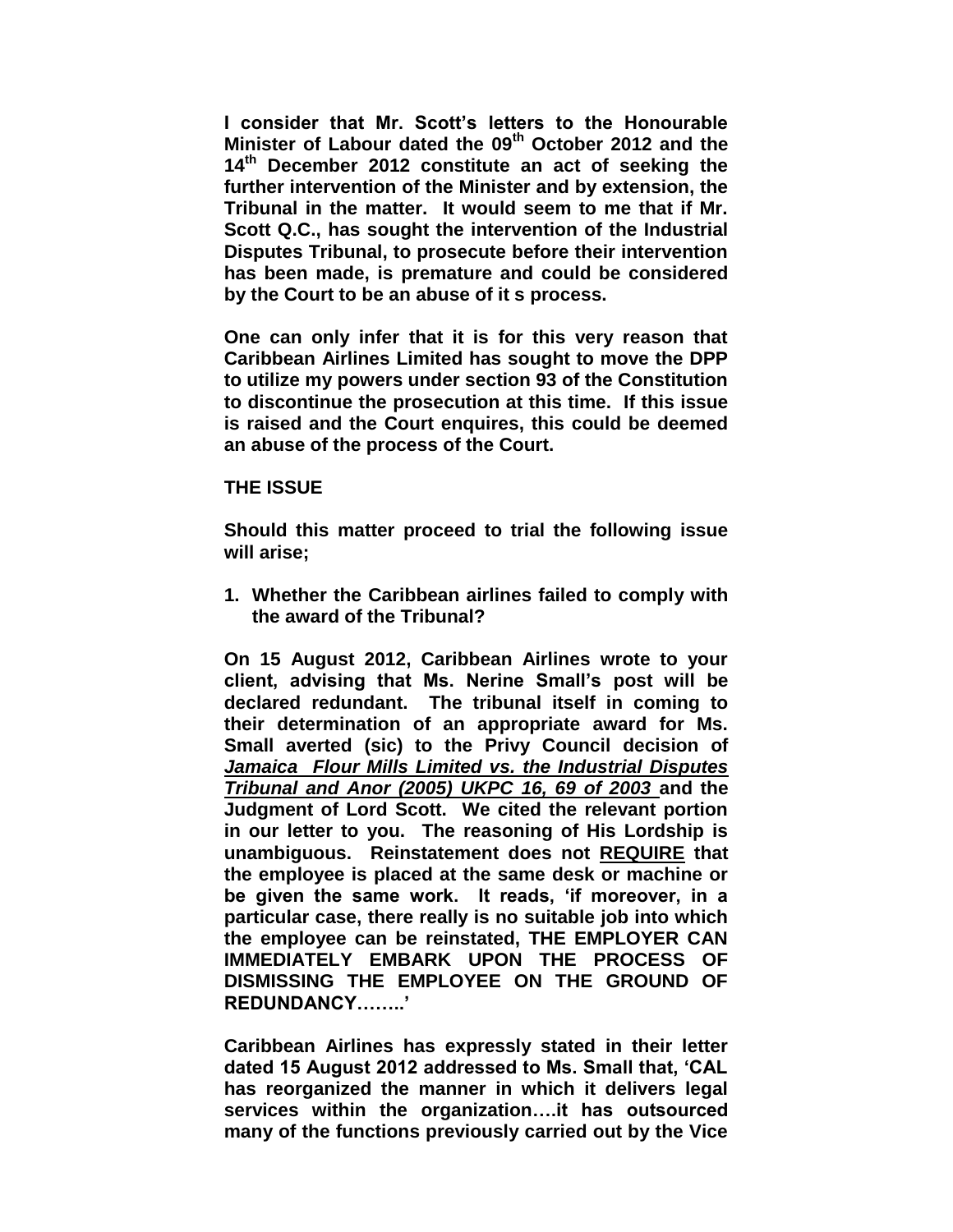**President Legal and Corporate Secretary….As a result of the foregoing your position as Vice President Legal and Corporate Secretary will be declared redundant and your employment terminated with effect August 15, 2012…."**

**The issue is whether the crown can prove beyond a reasonable doubt that their actions constituted a failure to comply with the award of the tribunal. The common law clearly contemplates that in given circumstances redundancy may be appropriate in the exercise of reinstating an employee who had been unjustly dismissed. The burden of proof in criminal law is proof beyond a reasonable doubt. The prosecution will be hard pressed to prove that Caribbean Airlines failed to comply with the award of the Tribunal.**

**I have considered whether it is best to refrain from exercising the powers under section 94 of the Constitution. However the common law position as outlined in the Privy Council decision abovementioned urges me in the interest of justice to intervene in this matter.**

#### **THE DECISION TO PROSECUTE [www.dpp.gov.jm](http://www.dpp.gov.jm/)**

**The decision to prosecute brings with it a grave responsibility to balance the scales of justice.**

**Our prosecutor"s protocol mandates the utmost regard for fairness. The case of** *Boucher v. The Queen (1954) 110 CC* **263, 270, is quite instructive, it reads "…the role of the Prosecutor excludes any notion of winning or losing; his function is a matter of public duty than which in civil life there can be none charged with greater responsibility. It is to be efficiently performed with an ingrained sense of the dignity, the seriousness and the justness of judicial proceedings."**

**In the present case we have considered whether there is sufficient evidence that is substantial and reliable which suggest that a criminal offence known to law has been committed by Caribbean Airlines. Is there a reasonable prospect of a conviction should proceedings be instituted?**

**I have concluded that it would be seen by the Court as oppressive and unfair to prosecute Caribbean airlines at**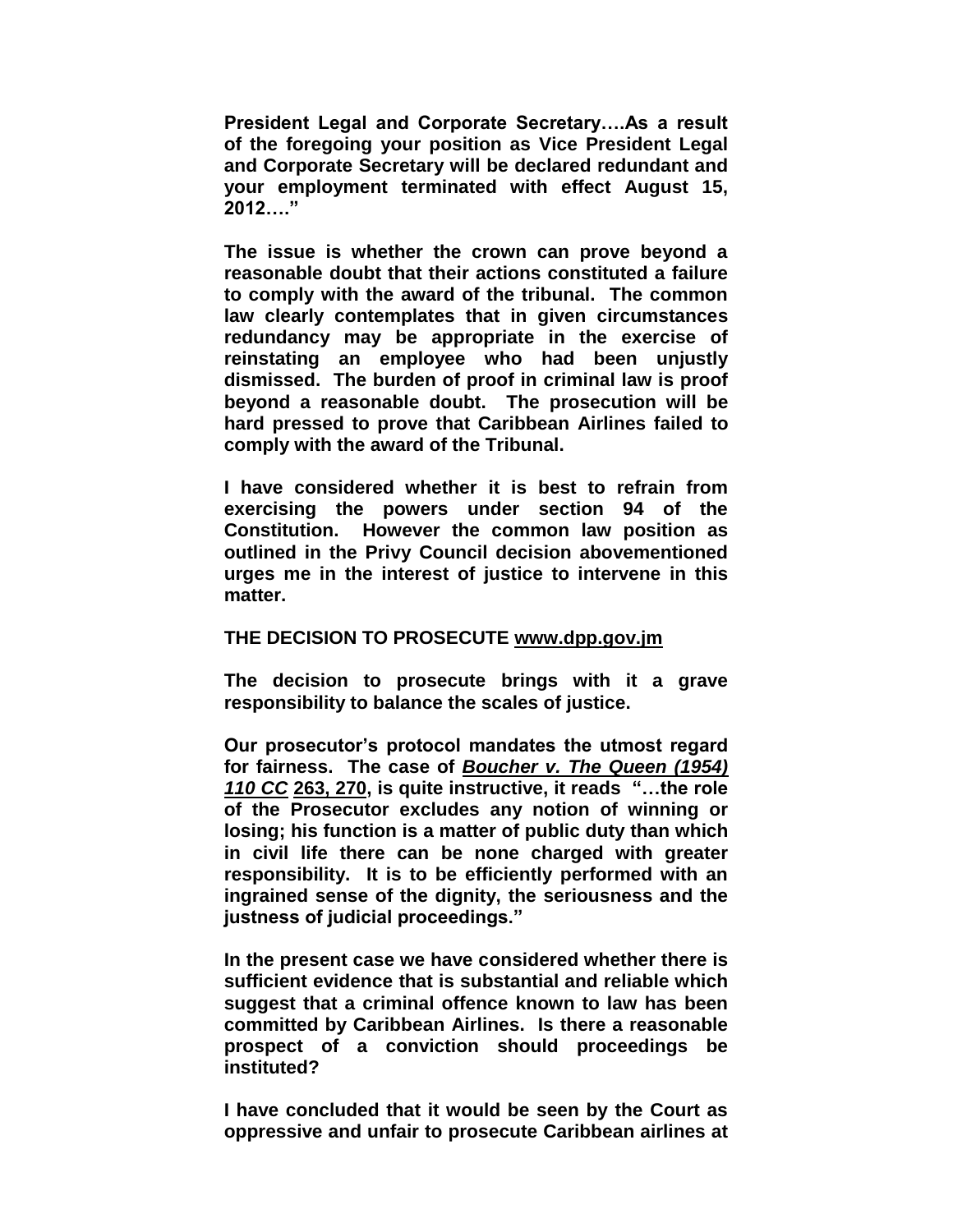**this time as they have sought the intervention of the Honourable Minister which is provided for by law to assist in resolving the impasse that has arisen subsequent to the award of the Industrial Tribunal.**

#### **BASIS OF NOLLE PROSEQUI**

**I stand ready to take account of any change in circumstances that occurs as the case develops hence my entering a Conditional Nolle prosequi in the matter. The nolle prosequi is entered solely so that the proceedings against the accused on a charge of Breach of the Labour Relations and Industrial Disputes Act may commence de novo on the determination or conclusion of proceedings under the Labour Relations and Industrial Disputes Act.**

**Ms. Small has not yet exhausted the machinery of the Labour Relations and Industrial Disputes Act and with the greatest of respect to Counsel; the giving of an award is not the extent of the powers of the Tribunal and the Honourable Minister under Labour Relations and Industrial Disputes Act. We recommend that the parties continue to seek the intervention of the Honourable Minister as has been done by Queen"s Counsel Mr. Scott to assist in the resolution of the critical issue in this case. The issue remains;**

**"whether the actions of Caribbean Airlines in declaring Ms. Small"s post redundant and paying her in lieu of notice considered to be bona fide execution of the award of the Tribunal to reinstate Ms. Small?"**

**It is in the best interest of your client that the process under the Labour Relations and Industrial Disputes Act be totally exhausted before the extreme action in terms of prosecution, which cannot be sustained, is taken. I urge you in the best interest of your client to reconsider. I would appeal to you to come to some consensus with Mr. Scott QC in respect of the way forward.**

**In light of the high regard I have for both Counsel in this matter, I am prepared to stay the entry of the Nolle prosequi for another date to be agreed in order to facilitate further discussions between yourself and Mr. Scott QC. I look forward to notification from you and Mr.**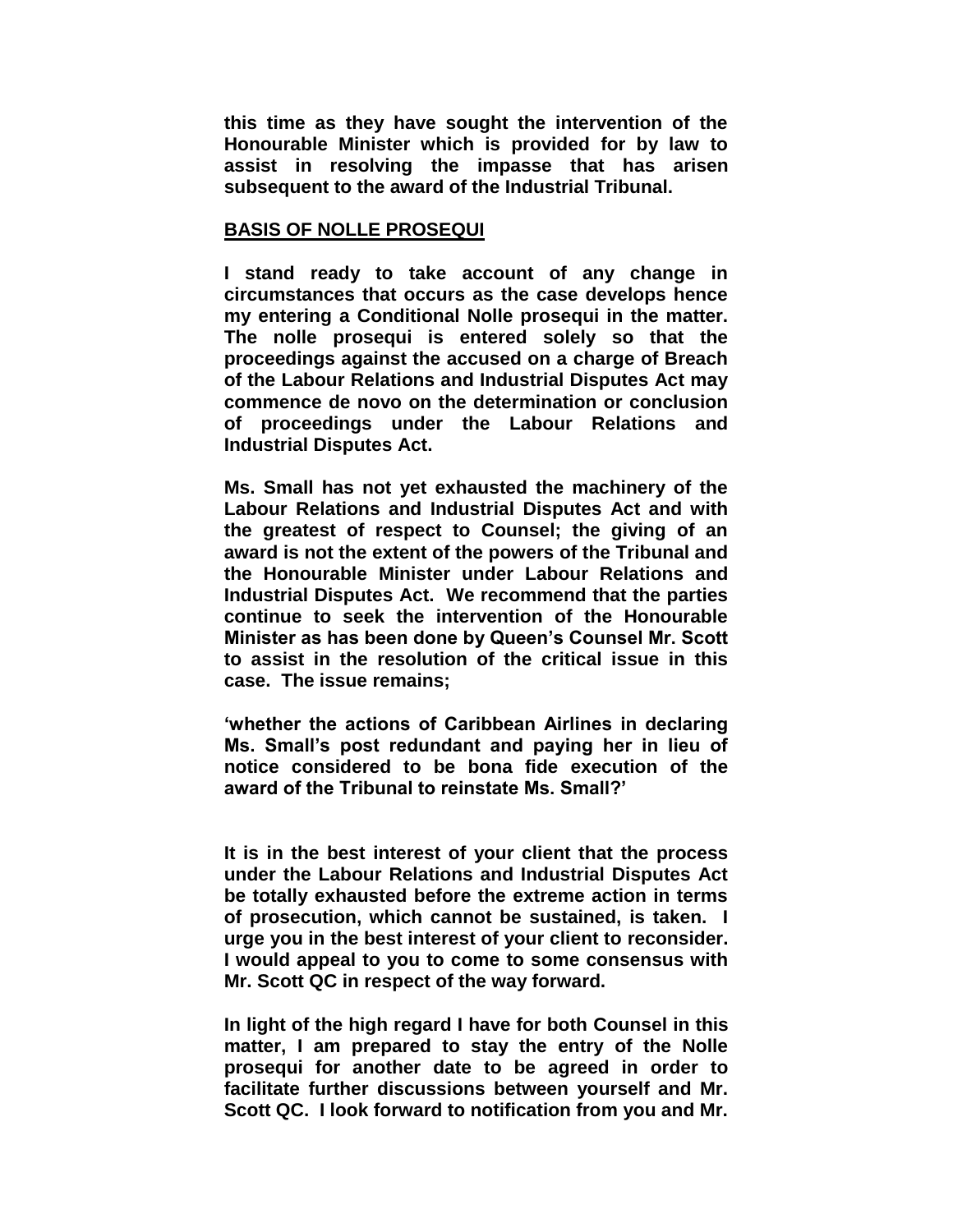**Scott QC in terms of the next date the matter will be fixed for mention.**

**Please accept my best wishes.**

**Paula V. Llewellyn Q.C. Director of Public Prosecutions**

**Cc: Mr. Walter Scott Q.C.,**

[15] The applicant thereafter instituted these proceedings seeking permission to commence an application for Judicial Review of the decision of the Director of Public Prosecutions to discontinue the private prosecution which the applicant had earlier commenced.

[16] The jurisdiction of this court to grant permission to commence Judicial Review is found in Order 56.5(1). Although a single judge earlier refused permission the rules allow for a further application before this court. We, be it noted, are not therefore sitting as a court of appeal from the decision of McIntosh , J. rather we are hearing a renewed application. This does not mean that this court will not have regard to and pay due deference to the decision and reasons of the Honourable Mr. Justice Donald McIntosh when coming to our own decision.

[17] On an application such as this I bear in mind that the applicant has a duty to demonstrate that a decision capable of review has been made; and that the application for judicial review has a real prospect of success that is, it is not a fanciful application. It is sometimes said that the applicant must disclose an "arguable case" for Judicial Review. *Christopher Coke v. Ministry of Justice and Director of Public Prosecutions 2010 HCV 0259* unreported Judgment of McCalla, C.J. 9 June 2010, applying *Sharma v. Brown-Antoine [2006] WIR 379 at 387; [2007] 1 WLR 780 at 787* a decision of the Judicial Committee in which the court stated,

> **"The ordinary rule now is that the court will refuse leave to claim judicial review unless satisfied that there is an arguable ground for judicial review having a realistic prospect of success and not subject to a discretionary**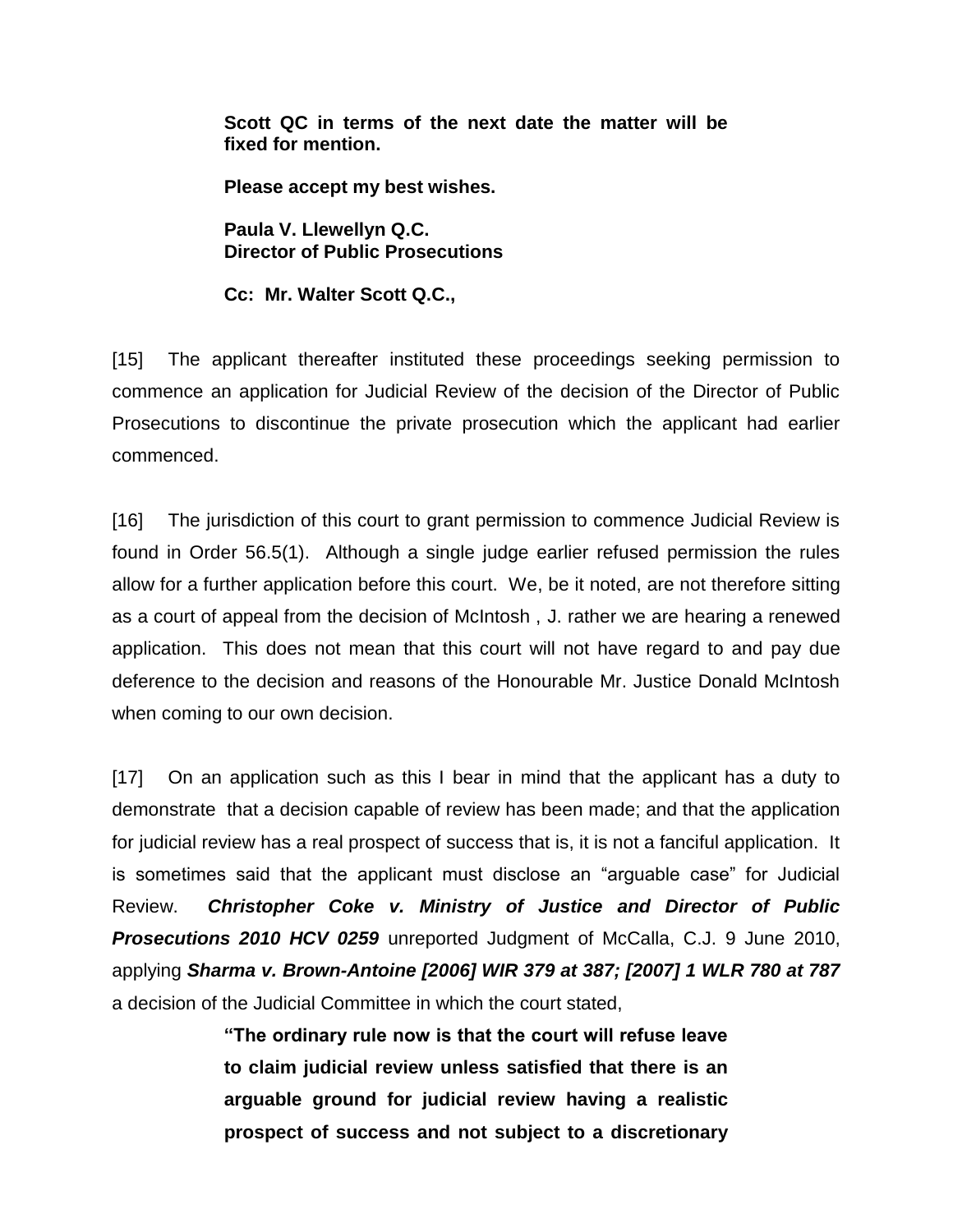**bar such as delay or an alternative remedy;** *R v. Legal Aid Board* **exparte Hughes (1992) 5 Admin. LR 623 at 628, and Fordham, Judicial Review Handbook (4th Edition, 200 4) p. 426. But arguability cannot be judged without reference to the nature and gravity of the issue to be argued. It is a test which is flexible in its application."**

[18] Both the Applicant and Respondent's Counsel made oral and written submissions. I acknowledge their Industry and am grateful for their assistance.

[19] The Respondent, Director of Public Prosecutions, argued strenuously for the refusal of permission to apply for Judicial Review. They first argued that there is no decision capable of review because the conditional nolle prosequi has not been entered. The letters of which complaint is made only evidence an intention to do so. They see support for this submission in the judgment of the Honourable Mr. Justice Donald McIntosh where in refusing permission he stated,

- **"[5] Section 56.2 (2)(c) give any person who has been adversely affected by the decision which is the subject of the application to apply for Judicial Review (sic). This court is of the view that the Director of Public Prosecutions has not made a decision that adversely affects the Applicant. There is an intimation that the Director of Public Prosecutions may exercise her Constitutional rights under Section 94 (3)(c) of the Constitution of Jamaica.**
- **[6] This application is for the specific purpose of preventing the Director of Public Prosecutions from exercising her Constitutional Rights. The**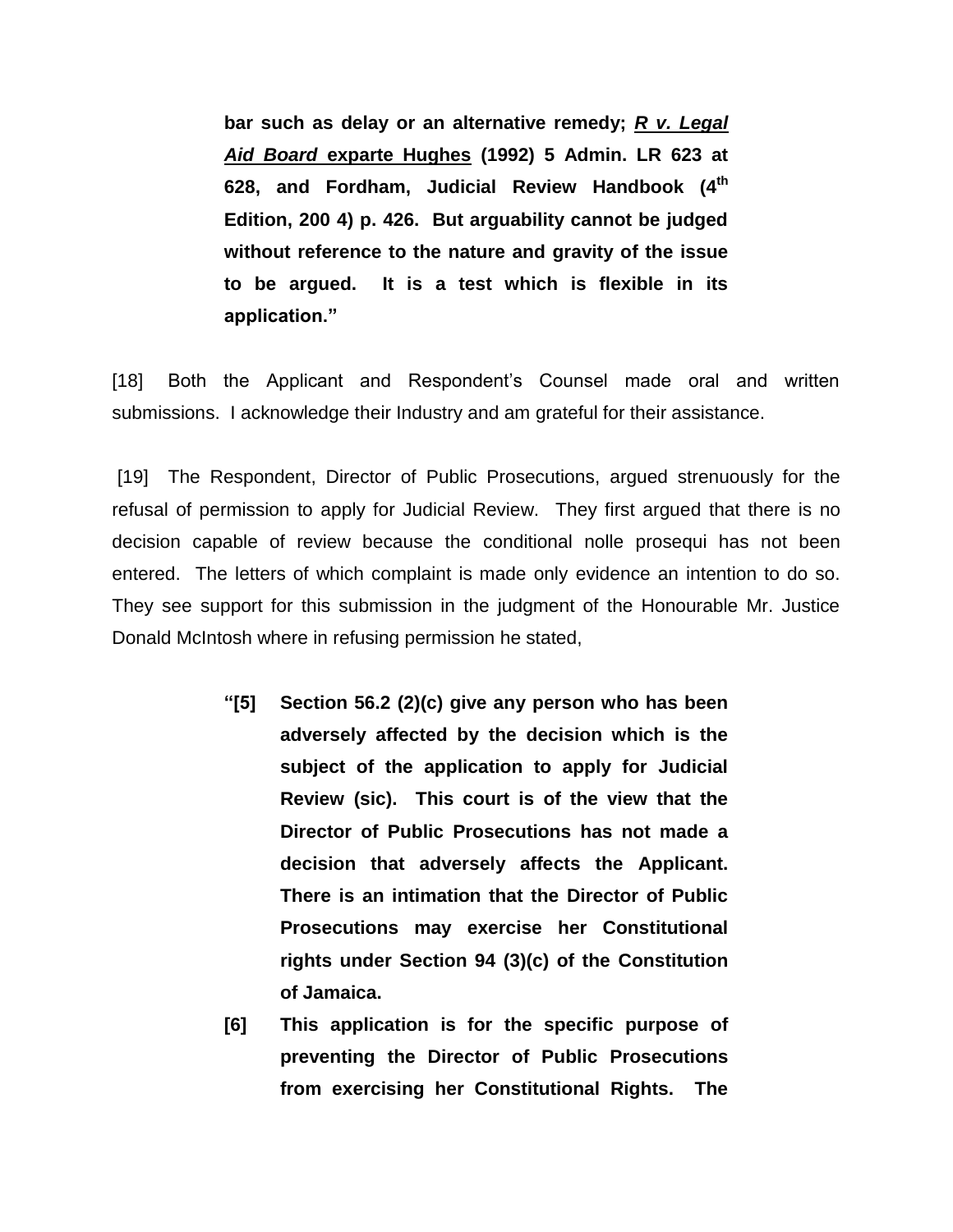**right the Director of Public Prosecutions exercises would be within her discretion.**

- **[7] The courts cannot and should not interfere with the exercise of her powers (under the Constitution). If however the exercise of her powers are considered improper and/or unlawful, that could be subject to Judicial Review.**
- **[8] To date there is no application for leave to seek Judicial Review because there has been no exercise of the Constitutional Powers of the Director of Public Prosecutions affecting the applicant."**

[20] The Respondent and the learned Judge have with respect confused the making of a decision with its implementation. The letters in question both clearly articulate the decision to issue a conditional nolle prosequi and the reasons therefor. The decisions are capable of being reviewed judicially. Furthermore it is too late in the day to question the power of this court to review preemptively. This power was made clear by the Judicial Committee which, on an appeal from Bahamas, acknowledged the power to grant relief prior to the passage of legislation, which if passed would have been unconstitutional see *Bahamas District of Methodist Churches in the Caribbean v. Symonette* (2000) 5 LRC 196. Similarly therefore I hold Prohibition will lie to prevent the intended action of the Director of Public Prosecutions if such intended action will be *ultra vires* unconstitutional or otherwise unlawful. Finally on this point I observe that what Section 94 of the Constitution confers on the Director of Public Prosecutions is a power not a right. She has a duty to exercise that power lawfully.

[21] The Respondent also resists the grant of permission on the ground that there is no arguable case or that the claim for judicial review will fail. It is urged upon us that the Constitutional power given to the Director of Public Prosecutions by Sections 93 (3)(c) contain, "special discretionary powers." The Respondent submits that consistently with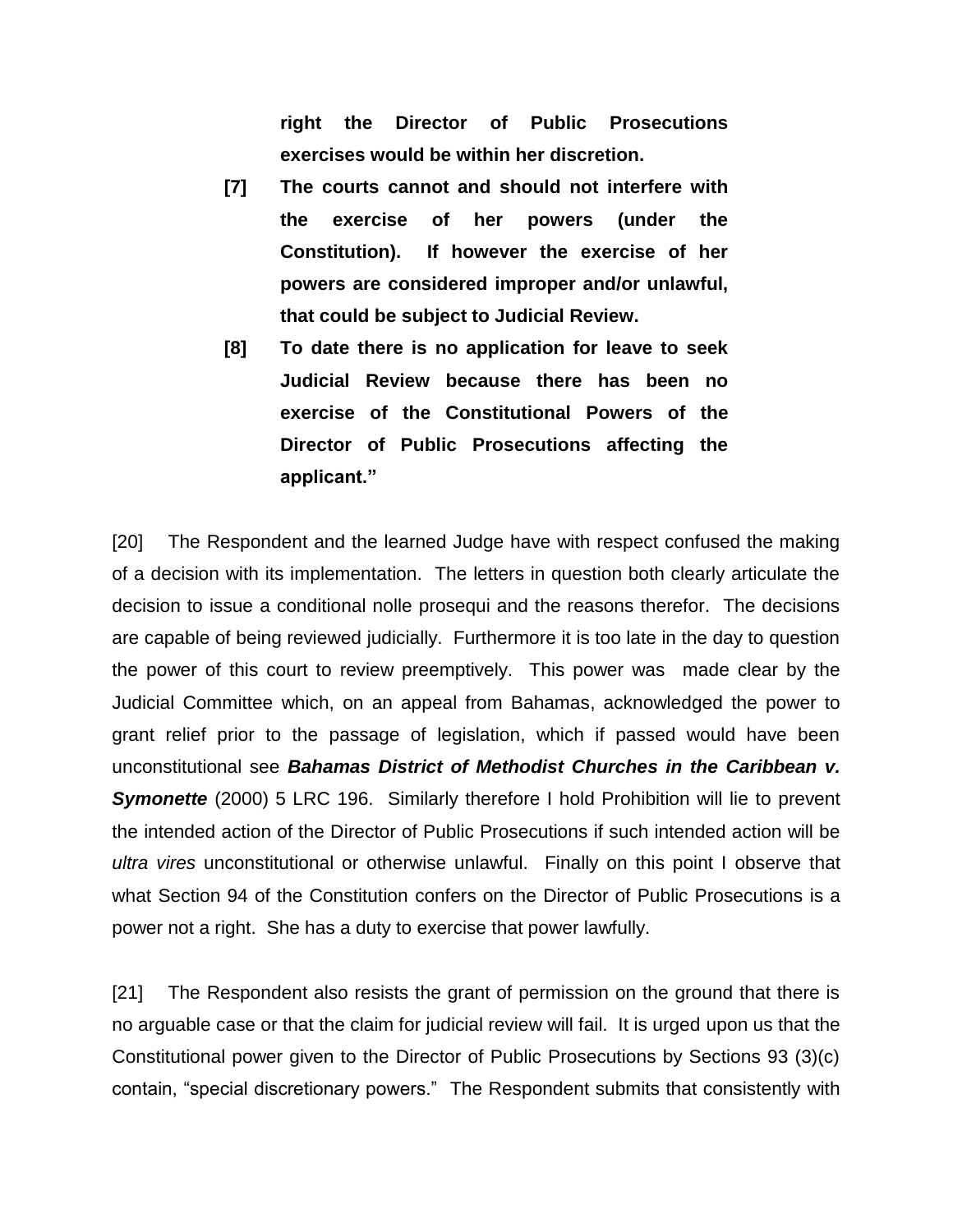the independence of her office, these powers should be unfettered and exercised without interference.

[22] The Respondents concede (somewhat paradoxically) in paragraph 28 of their written submissions that the exercise of discretion by the Director of Public Prosecutions may be subject to judicial review. They submit further that the court seldom interferes with the exercise of a discretion to discontinue proceedings. Reliance is placed on the decisions of *Matalulu v. DPP* [2003] 4 LRC 712 pages 735-736 and *R. v. DPP ex parte Manning* [2001] QB 330 at 349 paragraph 41.

[23] I do not agree that the power of the Respondent is unfettered. The office of the Director of Public Prosecutions and the exercise of her power is governed by law. It is the duty of this court to uphold the law, and we do this in relation to the Director by way of Judicial Review. The basic principles applicable to a decision of the Director of Public Prosecutions do not differ from that applicable in other contexts. That is the Director must act within the power granted to her, she must act for reasons which are relevant, she must not act based upon a mistake of law and she must act rationally. In other words she must act within jurisdiction as it has come to be understood since the decision of the House of Lords in **CCSU v. Minister for Civil Service** [1985] 1 AC 374. These grounds being conveniently categorized as: (1) illegality (2) irrationality and (3) Procedural impropriety. It has always been recognized that the decision maker who is given a discretion, provided she acts within her jurisdiction, is entitled to be right or to be wrong in its exercise. It is no part of the duty of a court of judicial review to substitute its opinion as to the way that discretion ought to be exercised.

[24] It is because of the specialist nature of the office of the Director of Public Prosecutions that courts have repeatedly emphasised this latter principle. In other words the Director when deciding whether or not to prosecute or whether to discontinue a prosecution is entitled to take into account a number of factors including, her own view of the evidence, the public interest in having the matter litigated or not, as well as the interests of justice. By its very nature it will be a rare case indeed when the exercise of her discretion is overturned. See *Mohit v. DPP* [2006] UK PC 20, *Leonie Marshall v.*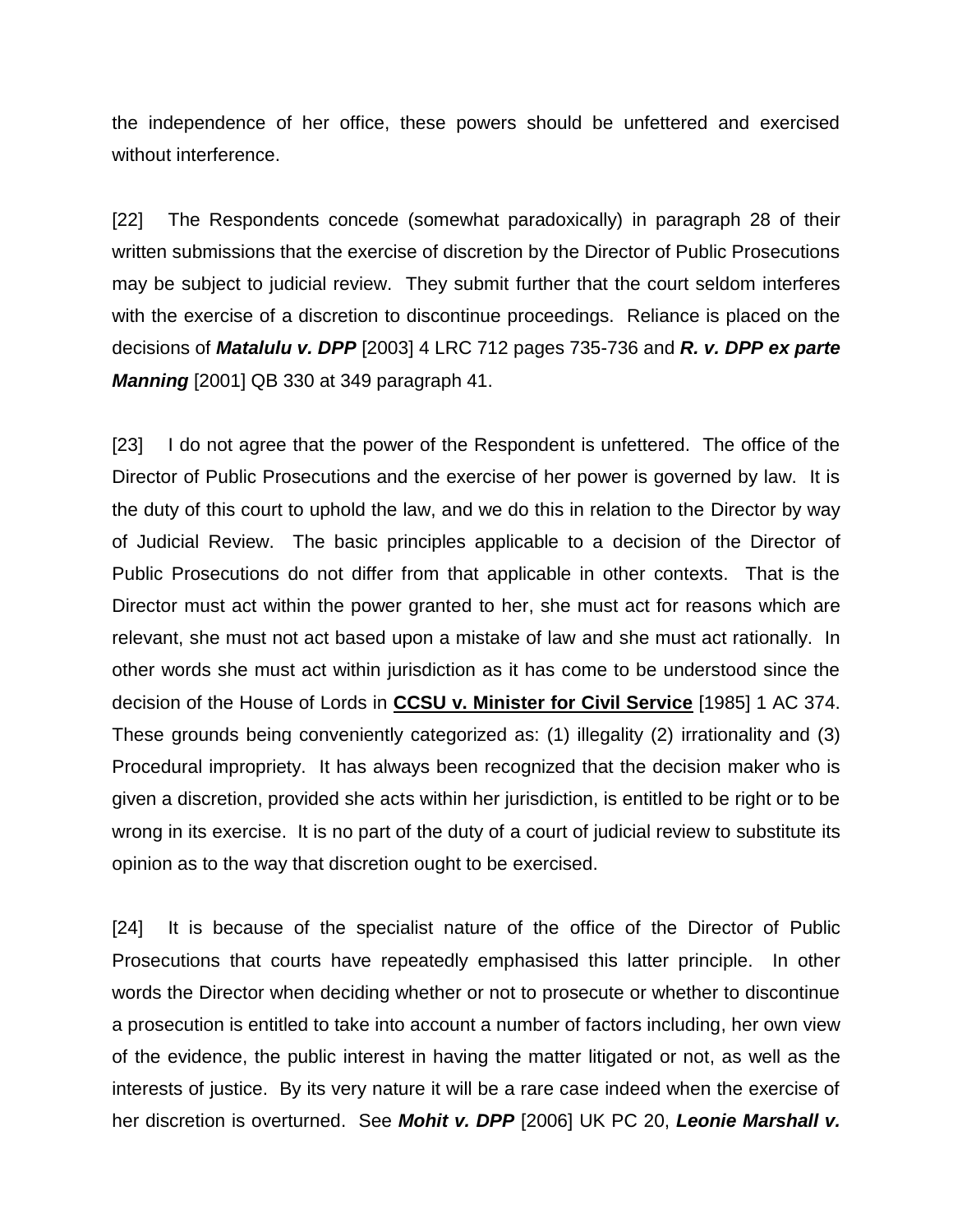*DPP* PCA No. 2 of 2006, **Sonatan Dharma Maharabha v. DPP** Claim CV 2013-02358 unreported judgment of Mr. Justice V. Kokaram (Trinidad & Tobago) and **Millicent Forbes v. DPP** 2009 HCV 03617 a decision of Brooks, J.

[25] To say that a power of review will be sparingly exercised is not to say that it never will be. It goes without saying that each case must be decided on its particular facts. In the case at bar there are certain features which may take it out of the ordinary. These are:

- (a) The decision to conditional nolle prosequi was taken in relation to a private prosecution in what can be considered a private matter, having its roots in an employer employee dispute.
- (b) The decision not to prosecute was taken on an entirely false premise, or at any rate it is arguable that the premise on which the Director proceeded was wrong in law and fact. This is because in both letters of decision the Director stated that the parties were in a "dispute" and that as the matter had been referred to the Minister the parties should attend before the Minister to attempt a resolution. In fact, and the applicant argues this point very convincingly, the dispute having been resolved the Minister has no remaining statutory role. The Industrial Disputes Tribunal had given its decision. That decision can either be challenged by application to the courts; or, interpreted by application to the Chairman of the Industrial Disputes Tribunal. If neither of these options are adopted then the decision is to be implemented. The consequence, and the only consequence specified in the legislation, of a failure to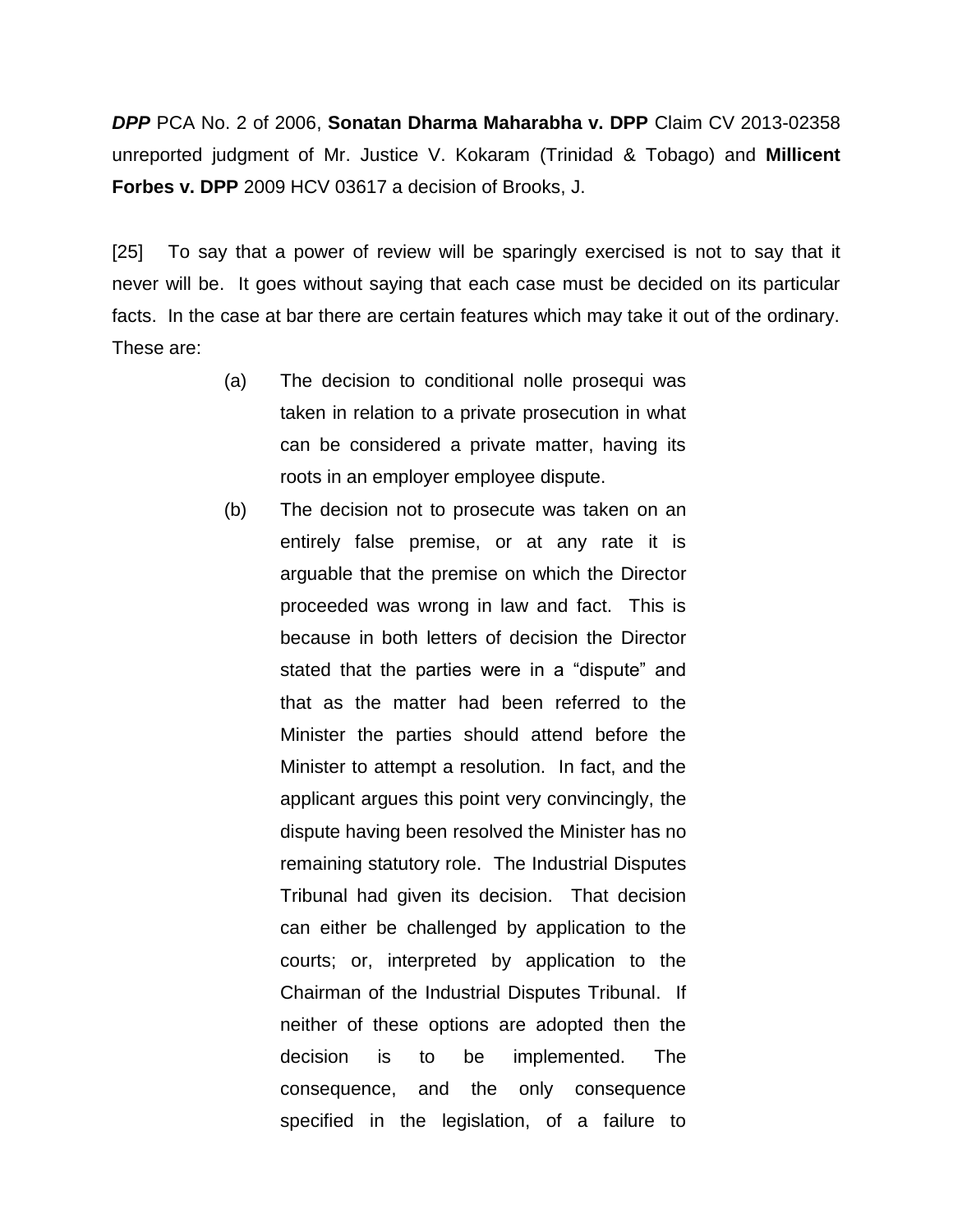implement the Tribunal"s decision is prosecution before the Resident Magistrate's Court. Neither the Minister nor Caribbean Airlines have applied to challenge or clarify the decision. This is not surprising as the Order of the Industrial Disputes Tribunal is clear. It is therefore certainly arguable that the learned Director of Public Prosecutions has made an error of Law which goes to jurisdiction. The Director"s decision as we have seen is premised on the Minister having some continuing role and on the belief that there remains between the Applicant and Caribbean Airlines a dispute within the meaning of the Labour Relations and Industrial Disputes Act. Both assumptions arguably are patently false.

[26] The third feature of this case which takes it out of the ordinary, is that this is a review of a decision not to prosecute. The judges in the Supreme Court of Fiji (Matalulu cited above), made seemingly contradictory statements in this regard. They stated at page 19 of their judgment,

> **"Where the DPP decides to discontinue a prosecution on the basis of a mistaken view of the law then, by definition, there is no court proceeding within which that view can be tested and it may be a stronger case for review can be made. In** *R v. DPP* **exp. Icebeline [2000] 3 LRC 377 at 420 Lord Steyn stated, as a general principle, that in the case of a decision not to prosecute judicial review is available. His Lordship cited** *R. v. DPP* **exp. C [1995] 1 Cr. App. R. 136 observing that "in such a case there is no other remedy."**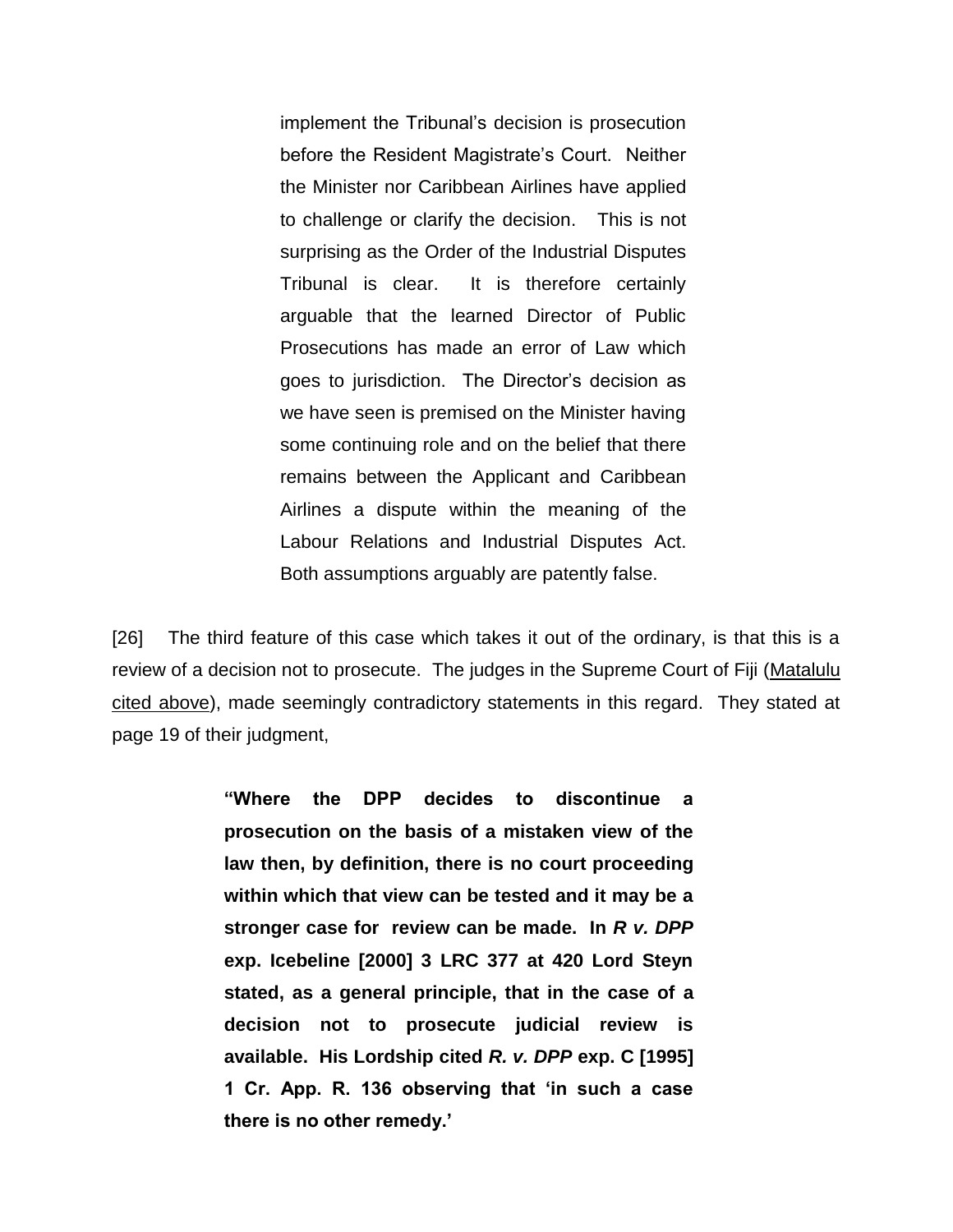The court on the other hand also stated at page 19,

**"Again an error of law which informs a decision not to continue with a prosecution is not an error which goes to the scope of the DPP"s power or vitiates the proper exercise of the DPPs discretion. Decisions to initiate or not to initiate or to discontinue prosecutions may be based on judgments about the prospects of success on questions of law and fact. The DPP is empowered to make such judgments even though they may be wrong on the law or mistaken on the facts."**

Matalulu"s case has been referred to with approval by the Judicial Committee of the Privy Council in *Mohit v. DPP* (above) and *Sharmar v. Brown-Antoine* P.C. Appeal #75 of 2006. In *Leonie Marshall v. DPP* (above) the court cited *Mohit, Matalulu* and **R. v.** *DPP exparte Manning* (above).Their Lordships approved the passage at paragraph 23 of Lord Bingham CJ" judgment in *R v. DPP exparte Manning* (above paragraph. 22) which ended with the following words:

> **"The Director and his officials (and Senior Treasury Counsel when consulted) will bring to their task of deciding whether to prosecute an experience and expertise which most courts called upon to review their decisions could not match. In most cases the decisions will turn not on an analysis of the relevant legal principles but on the exercise of an informed judgment of how a case against a particular defendant if brought would be likely to fare in the context of a criminal trial before (in a serious case such as this) a jury. This exercise of judgment involves an assessment of the strength, by the end of the trial, of the evidence against**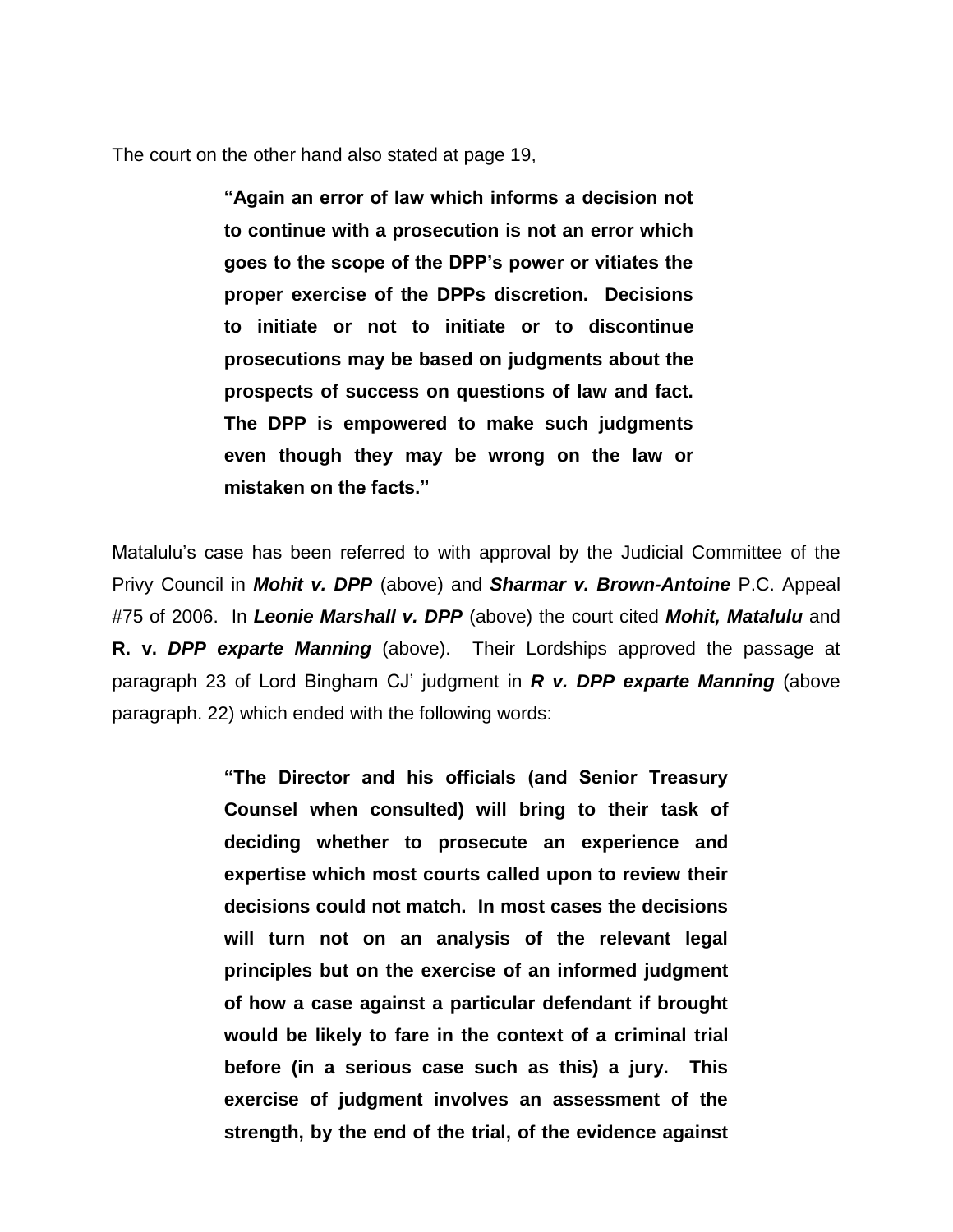**the defendant and of the likely defences. It will often be impossible to stigmatize a judgment on such matters as wrong even if one disagrees with it. So the courts will not easily find that a decision not to prosecute is bad in law, on which basis alone the court is entitled to interfere. At the same time, the standard of review should not be set too high, since judicial review is the only means by which the citizen can seek redress against a decision not to prosecute and if the test were too exacting an effective, remedy would be denied." (Emphasis added)**

[27] It follows from this that the court recognizes the possibility of review of a decision not to prosecute on the basis of an error of law. Secondly the court also recognizes that the standard for review in a case involving a decision not to prosecute ought not to be set too high. The apparent contradictory statements in Matalulu should now be better understood. The court when speaking of no review for errors of law was referring to errors in relation to the case to be prosecuted, that is, the elements of the crime and the merits of the case. This is not necessarily inconsistent with the view endorsed by the Judicial Committee of the Privy Council that a decision not to prosecute is reviewable because in case of an error of law the subject has absolutely no other recourse.

[28] This being the law therefore, it is manifest that on the facts of this case there is an eminently arguable case that the decision of the learned Director of Public Prosecutions not to prosecute ought to be set aside. In her second letter of decision (quoted in paragraph 14 above) the Director of Public Prosecutions proceeded to analyze the prospects for a successful prosecution of Caribbean Airlines. Her conclusion on this question is as follows:

> **"In the present case we have considered whether there is sufficient evidence that is substantial and reliable which suggest that a criminal offence known to law has**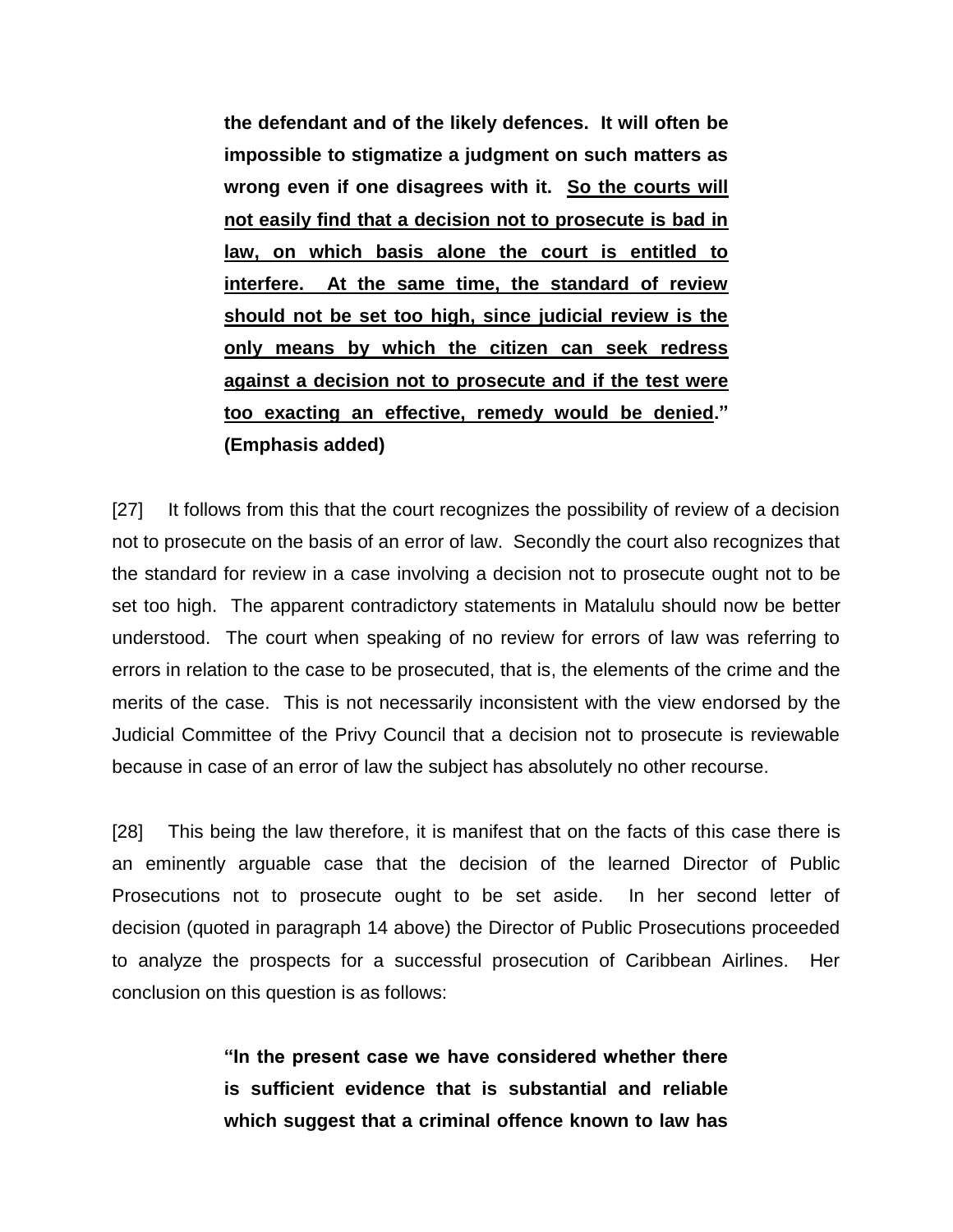**been committed by Caribbean Airlines. Is there a reasonable prospect of a conviction should proceedings be instituted?**

**I have concluded that it would be seen by the court as oppressive and unfair to prosecute Caribbean Airlines at this time as they have sought the intervention of the Honourable Minister which is provided for by law to assist in resolving the impasse that has arisen subsequent to the award of the Industrial Tribunal."**

[29] These words suggest that the Director asked herself the wrong question and considered material that was irrelevant and erroneous in law. The question is not how a court would view a prosecution but whether or not there was evidence capable in law of proving beyond a reasonable doubt that Caribbean Airlines Ltd. failed to comply with the Order of the Industrial Disputes Tribunal. The Minister had no statutory role when it came to compliance with the Order and hence the DPP"s reference to the intended accused seeking the Minister"s intervention is irrelevant. It is certainly arguable that an appeal to the Minister cannot be a defence to the charge of failing to comply with the Order of the Industrial Disputes Tribunal.

[30] The learned Director of Public Prosecutions, in that letter of decision dated 1 February 2013, also stated,

> **"The issue is whether the Crown can prove beyond reasonable doubt that their actions constituted a failure to comply with the award of the tribunal. The common law clearly contemplates that in given circumstances redundancy may be appropriate in the exercise of reinstating an employee who had been unjustly dismissed. The burden of proof in criminal law is proof beyond reasonable doubt. The prosecution will be hard pressed to prove that Caribbean Airlines failed to comply with the award of the Tribunal."**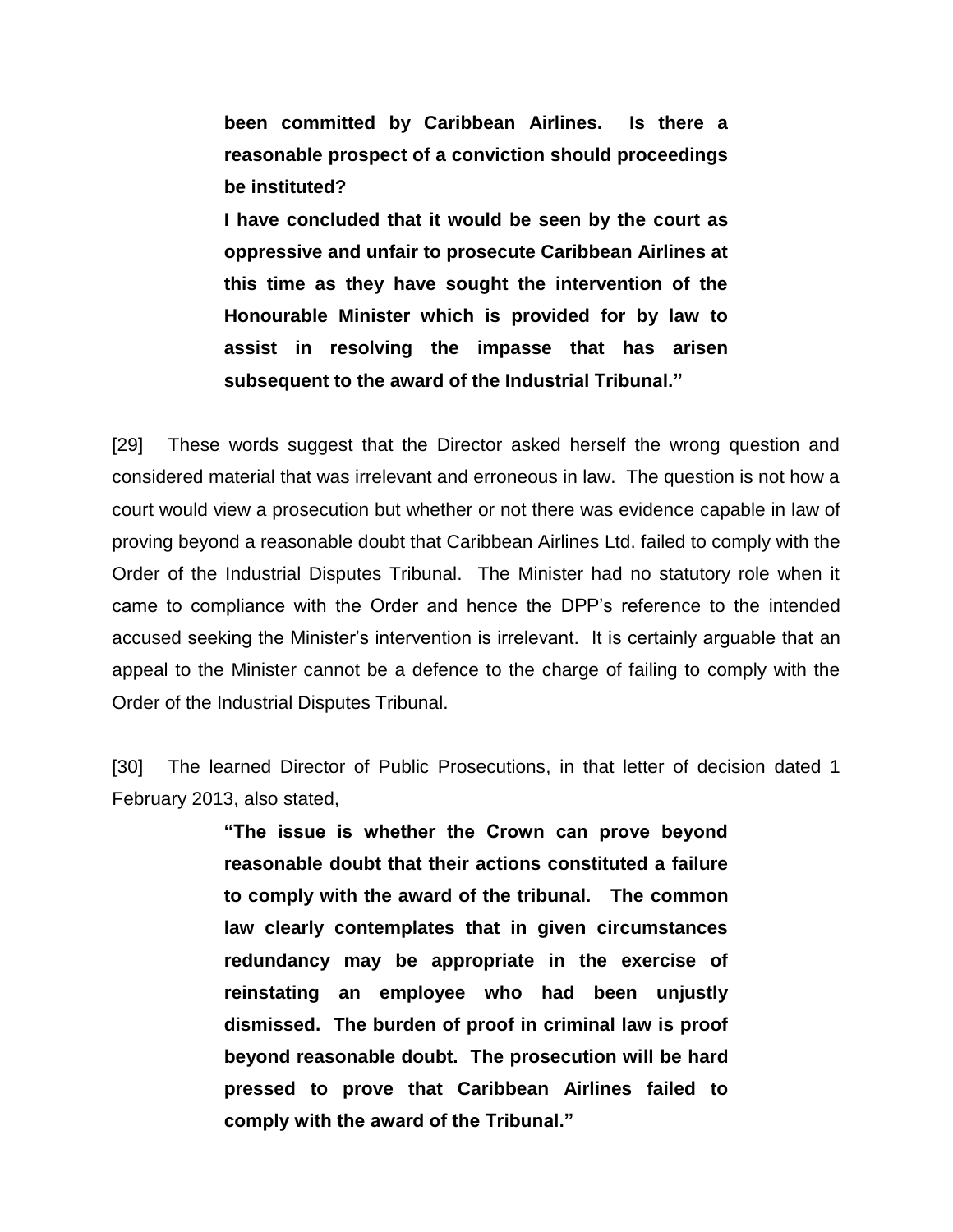[31] It is again eminently arguable that the learned Director of Public Prosecutions erred in law when she said that "redundancy may be appropriate in the exercise of reinstating an employee" because neither the Judicial Committee of the Privy Council nor the Industrial Disputes Tribunal said any such thing. The Learned Director failed to appreciate that the court in the Jamaica Flour Mills case (to which she refers in her letter see Paragraph 14 above), merely indicated that reinstatement was possible even when a position had already been made redundant. This is so because once reinstated the employer could then immediately embark on the "process" of redundancy. That process as their Lordships recognized, involves notice to the employee and then consultation on matters such as (a) The necessity for redundancy (b) Alternative employment options within the company and (c) The amount of compensation payable. The process is guided by the Industrial Relations Code and by case law and practice which has developed around it. This was made clear by the Jamaican Court of Appeal whose decision was upheld and its analysis adopted by the Judicial Committee of the Privy Council, in the **Jamaica Flour Mills** case . In the Court of Appeal Harrison JA having quoted relevant sections of the Code said:

> **"The substance and tone of paragraph 11 [of the Code] is a direct reference to the course of conduct expected of management towards its employees, whenever a situation of redundancy arises, as contemplated by section 5 of the Employment (Termination and Redundancy Payments) Act (the "ETRPA"). That conduct is anticipated as a prerequisite prior to any dismissal by the employee.**

> **Consequently, it is incorrect to state that, in the circumstances of this case, the Code was irrelevant to the issues before the Industrial Disputes Tribunal. Paragraph 11 of the Code is intimately concerned with the fact of redundancies and dismissals. The Industrial Disputes Tribunal therefore acted properly in considering the provisions of the Code in its**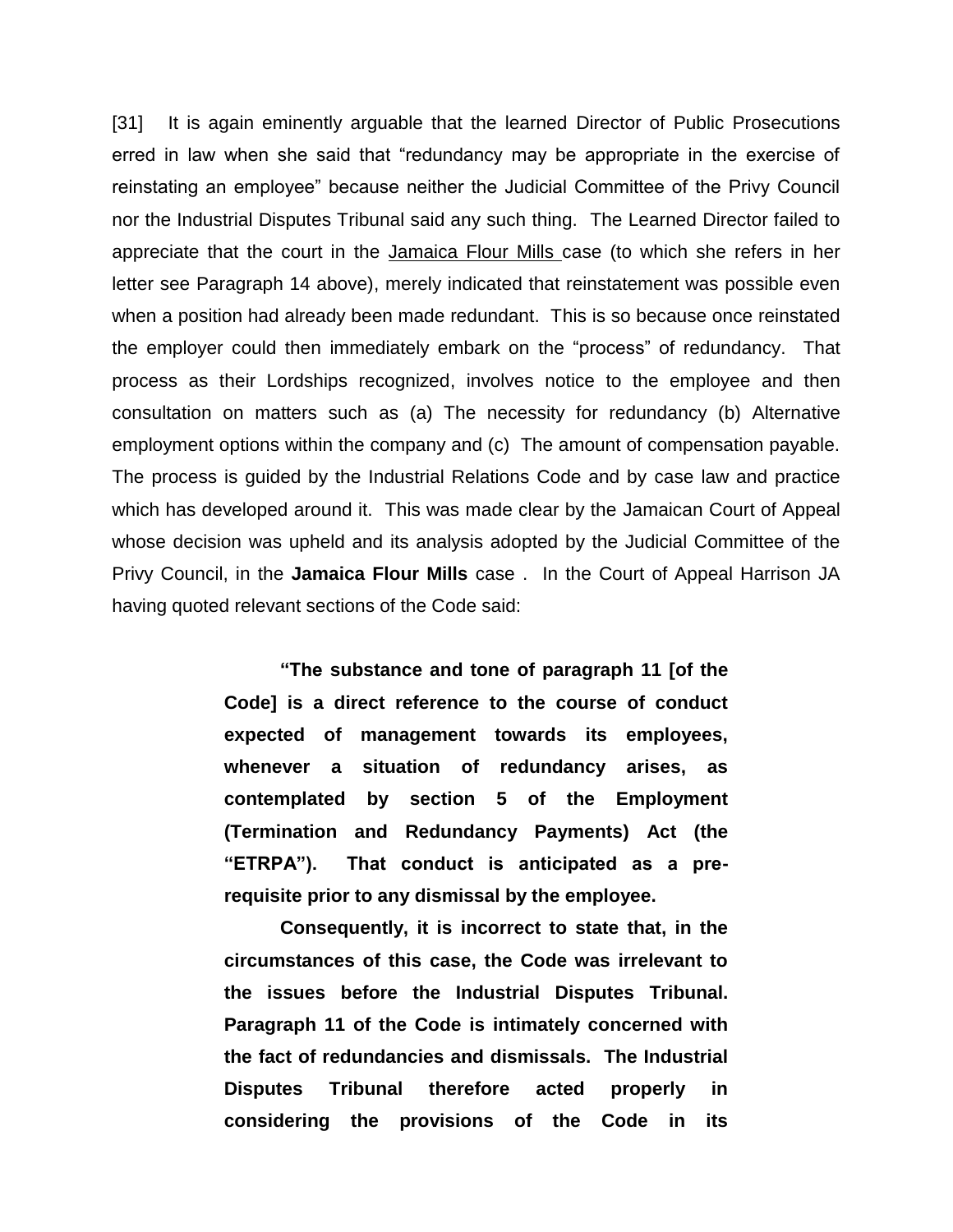### **determination of the propriety of the dismissals by reason of redundancy."**

## *Jamaica Flour Mlls Ltd. v. The Industrial Disputes Tribunal and the National Workers Union SCCA* No. 7/2002 unreported decision 11<sup>th</sup> June 2003.

[32] Against that background, the acceptance by the learned Director of Public Prosecutions that a letter making the applicant redundant at the same moment it informs of reinstatement could amount to compliance with the Order of the Industrial Disputes Tribunal, is arguably wrong in law and irrational and hence liable to be set aside. Moreso where the redundancy contemplated is futuristic, that is the position to which the applicant was ordered reinstated had not yet been phased out. In this regard see the terms of the letter from Caribbean Airlines dated 15 August, 2012 to the applicant.

[33] It is therefore the view of this court that the application for judicial review has a real prospect of success. It is arguable that the learned Director of Public Prosecutions made errors of law which went to jurisdiction or that she considered irrelevant matters and acted irrationally in the Wednesbury sense. Her decision arguably was one that no reasonable Director of Public Prosecutions could or would have made. The applicant therefore should be afforded the opportunity to challenge the decision of the learned Director of Public Prosecutions.

[34] I am somewhat fortified in the view I take of this matter by the opinion submitted to this court by the Attorney General"s Department. The Attorney General was served pursuant to the Order of the Honourable Mr. Justice E. Brown dated 3 April, 2013. The Attorney General's submission concludes:

> **"In all the circumstances, I submit that there appears to be a claim that ought properly to proceed for a full and substantive determination by way of Judicial Review, as the claim at this stage appears to pass the threshold**